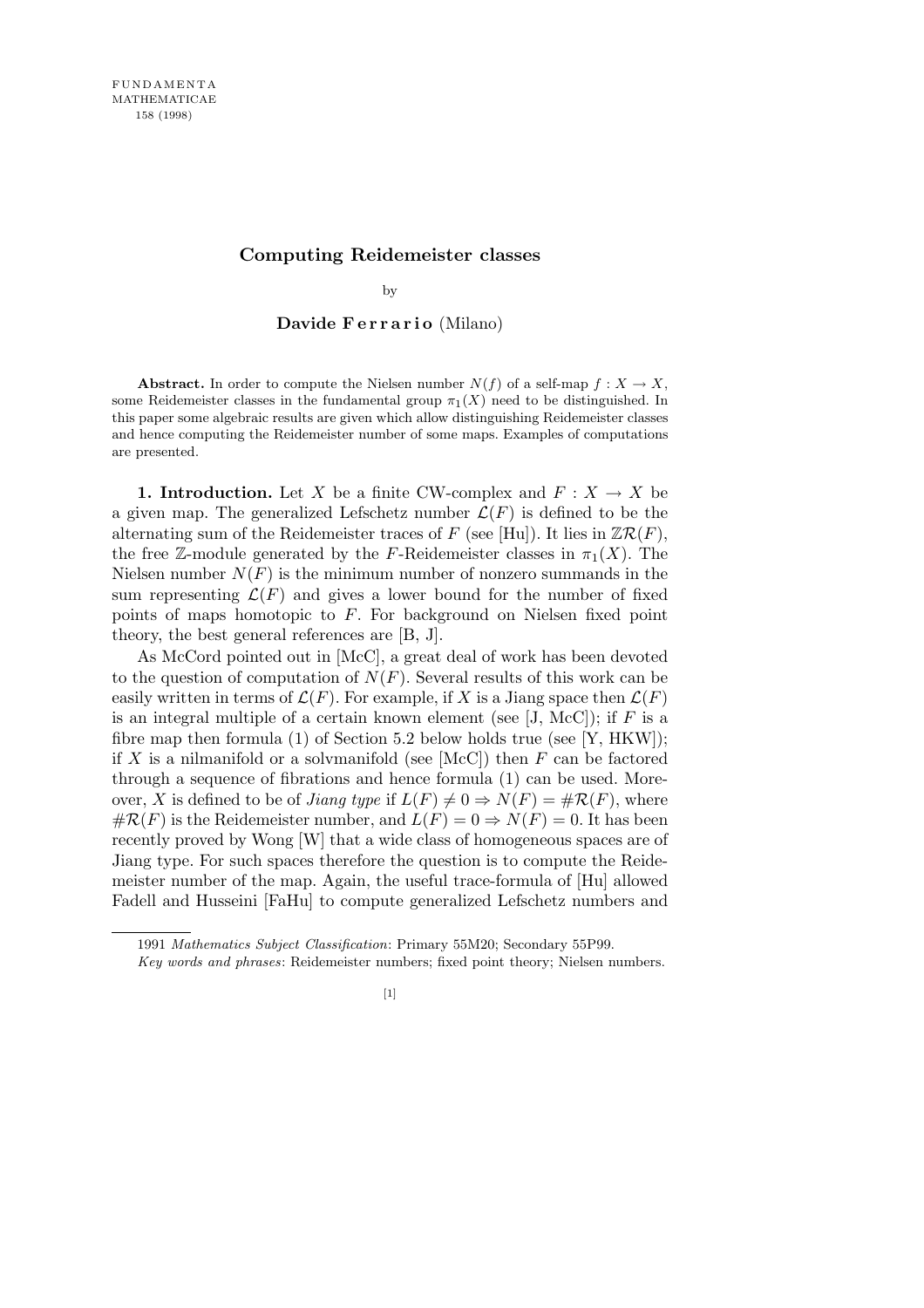hence some Nielsen numbers on surfaces. Davey, Hart and Trapp [DHT] improved upon this algebraic method, and again one of the essential steps was to distinguish Reidemeister classes. In brief, once either  $\mathcal{L}(F)$  is known or *X* is of Jiang type, it is only left to distinguish Reidemeister classes.

The aim of this article is to give some algebraic results which allow one to distinguish Reidemeister classes and hence to compute  $\mathcal{R}(F)$ . Let *G* be a group and  $f: G \to G$  an endomorphism. Let  $\mathcal{R}(f)$  denote the set of Reidemeister classes in *G*. The most used and known method is the abelianization of *G*: if [*G, G*] is the commutator subgroup of *G*, then the induced projection  $q_* : \mathcal{R}(f) \to \mathcal{R}(f; [G, G])$  can distinguish classes with distinct images in  $\mathcal{R}(f;[G,G])$ . Moreover, in the abelianized group  $G/[G,G]$  classes can be distinguished as left cosets of Im( $1 - \bar{f}$ ), where  $\bar{f}$  is the endomorphism induced on  $G/H$ . As shown in [B, J], if *f* is eventually commutative, then  $q_*$ is a bijection. Another kind of result is given in [FeHi]: if *G* is a finite group, then  $\#\mathcal{R}(f)$  is the number of ordinary conjugacy classes  $\langle \omega \rangle$  in *G* such that  $\langle f(\omega) \rangle = \langle \omega \rangle$ .

The main idea we use to compute  $\mathcal{R}(f)$  is the following: consider a normal subgroup  $H \subseteq G$  such that  $f(H) \subset H$ ; let  $q_* : \mathcal{R}(f) \to \mathcal{R}(f; H)$  be the projection onto the quotient. Let  $[x_1]$  denote the Reidemeister class of  $x_1 \in G$ . Then  $\mathcal{R}(f)$  is the disjoint union of all the counter-images  $q_*^{-1}(q_*(x_1))$  for  $[x_1] \in \mathcal{R}(f; H)$ . For any  $x_1 \in G$  there is a natural surjection  $i_* : \mathcal{R}(f_H^{x_1^{-1}}) \to$  $q_*^{-1}(q_*(x_1]))$  induced by the inclusion  $i : H \to G$ , where  $f_H^{x_1^{-1}} : H \to H$  is defined by  $f_H^{x_1^{-1}}(x) := x_1 f(x) x_1^{-1}$  for all  $x \in H$  (see Section 2). Using the results of Sections 3 and 4, for any  $x_1$  we find a subgroup  $T_{x_1} \trianglelefteq H$  and a surjection in the opposite direction  $A: q_*^{-1}(q_*([x_1])) \to \mathcal{R}(f_H^{x_1^{-1}}; T_{x_1})$  which is injective under the hypotheses of Lemma 3.2. The main result is Theorem 4.1, which allows us to split the question of computing Reidemeister classes in *G* into two problems: computation of classes in  $G/H$  and in  $H/T_{x_1}$ for some  $x_1 \in G$ .

The paper is organized as follows. In Section 2 some preliminaries on Reidemeister classes are given; in Section 3 the main idea is developed: the subgroup *T* and the surjection *A* are defined for the simpler case of base point  $[x_1] = [1]$ . In Section 4 Theorem 4.1 is proved, and as corollaries some additive formulae are given which estimate  $\mathcal{R}(f)$  and allow computing it exactly in some interesting cases. In Section 5 we directly apply these results to fibre maps; after some preliminaries Theorem 5.1 and Corollaries 5.2 and 5.3 are directly deduced from Theorem 4.1 and Corollaries 4.2, 4.3 of Section 4.

Examples are given to illustrate the method and the results. Example 1 is an easy example of an endomorphism f and a subgroup  $H \triangleleft G$  such that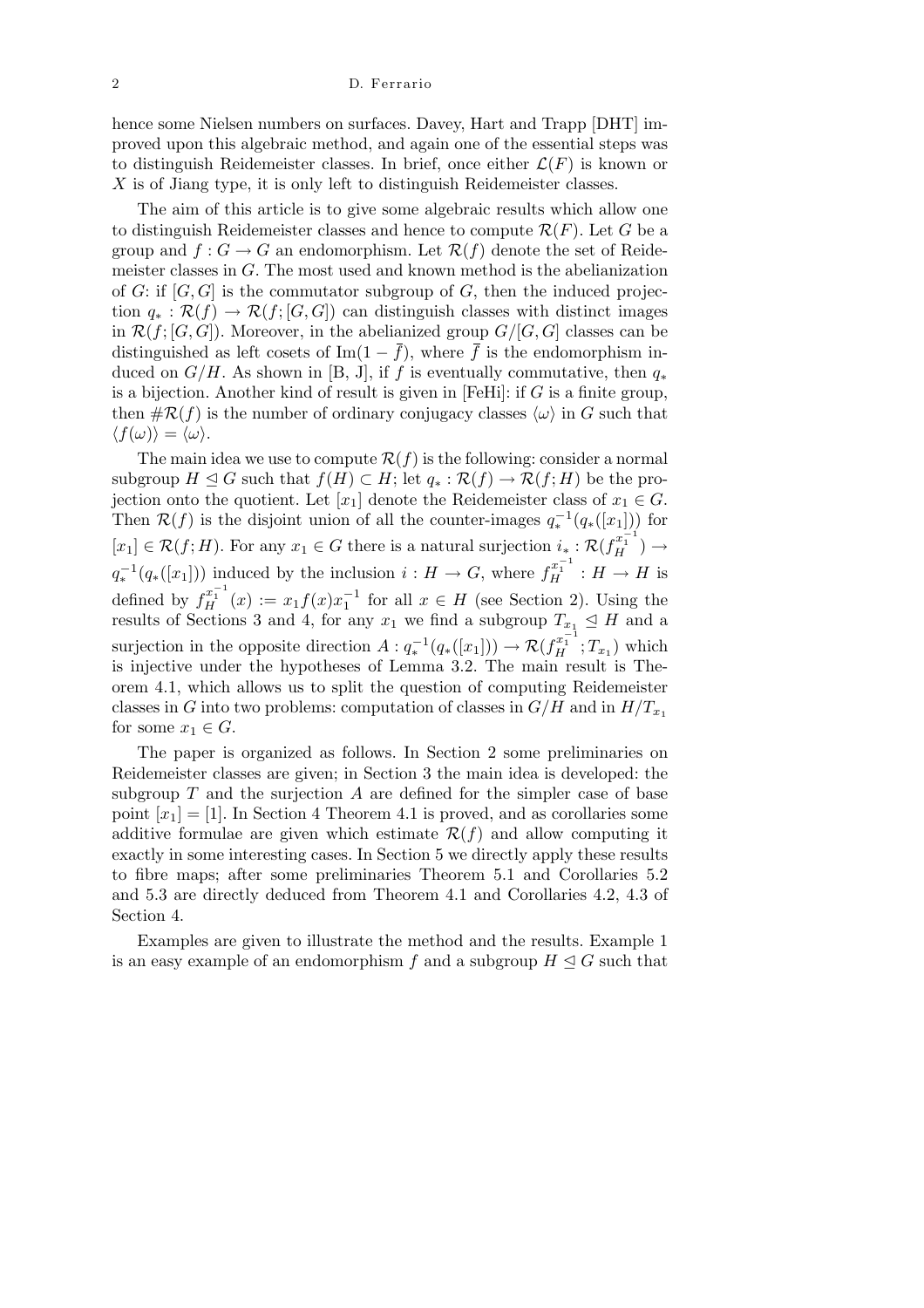the induced map  $i_{*}$  is not injective. In Example 2 the method is used to distinguish two Reidemeister classes, defined in [DHT], in a purely algebraic way. In Examples 3, 4, 5, 6 and 8, Theorem 4.1 and its corollaries are used to compute exactly  $\#\mathcal{R}(f)$ . In Example 7 a non-eventually commutative endomorphism *f* is defined such that  $\mathcal{R}(f) = \mathcal{R}(f; [G, G])$ .

I would like to thank R. F. Brown, Z. Kucharski, E. Hart and R. Piccinini for their kind help, comments and suggestions. I would also like to thank the referees for their comments that helped to improve on this paper.

**2. The Reidemeister action.** Let *G* be a group and  $f: G \to G$  and endomorphism. The *Reidemeister* (*left*) *action* induced by *f* on *G* is defined by setting  $g \cdot x := gxf(g^{-1})$  for all  $g, x \in G$ . The orbit set  $\mathcal{R}(f)$  is called the *Reidemeister set* of *f*. If  $F: X \to X$  is a self-map of a space X and  $F_{\pi}$ :  $\pi_1(X) \to \pi_1(X)$  is the endomorphism induced on the fundamental group, a function cd : Fix( $F$ )  $\rightarrow \mathcal{R}(F_\pi)$  can be given such that cd( $y_1$ ) = cd( $y_2$ ) if and only if  $y_1$  and  $y_2$  belong to the same Nielsen fixed point class, for all fixed points  $y_1, y_2 \in \text{Fix}(F) := \{y \in X \mid F(y) = y\}$ . For full details see Section 5 and [B, Hu, J, McC]. An orbit  $[x] \in \mathcal{R}(f)$  is also called a *Reidemeister class*. Note that the orbits of the Reidemeister action induced by the identity are exactly the ordinary conjugacy classes in *G*.

Just as the fixed point class functor of [J], it can be shown that  $R$  is actually a functor: let  $G\vec{r}$  be the category of group endomorphisms (an object *f* is a group endomorphism  $f: G \to G$ ; a morphism  $h: f_1 \to f_2$  from  $f_1: G_1 \to G_1$  to  $f_2: G_2 \to G_2$  is a group homomorphism  $h: G_1 \to G_2$  such that  $f_2h = hf_1$  and  $Set_*$  the category of pointed sets. Then  $\mathcal{R}: Gr \to Set_*$ is well defined if the base-point of  $\mathcal{R}(f)$  is [1], and it is a functor if we define the base-point preserving function  $\mathcal{R}(h) : \mathcal{R}(f_1) \to \mathcal{R}(f_2)$  by  $\mathcal{R}(h)([x]) :=$ [ $h(x)$ ] for all  $x \in G_1$  and any morphism  $h : f_1 \to f_2$ . For brevity we set  $h_* := \mathcal{R}(h).$ 

Now let  $f : G \to G$  be an endomorphism of a group *G*. A normal subgroup  $H \subseteq G$  is said to be *f*-*invariant* if  $f(H) \subset H$  and *fully invariant* if this happens for every endomorphism of *G*. Let  $i : H \to G$  be the inclusion homomorphism and  $q: G \to G/H$  be the quotient homomorphism. Let  $f_H : H \to H$  denote the restriction of *f* to *H* and  $\bar{f} : G/H \to G/H$  the endomorphism induced on the left coset group *G/H*. The Reidemeister set  $\mathcal{R}(\bar{f})$  is also called the *Reidemeister set of f relative to H* and it is denoted by  $\mathcal{R}(f;H) := \mathcal{R}(\bar{f}).$ 

EXAMPLE 1. Let  $f: G \to G$  be an endomorphism of an abelian (additive) group and *H* an *f*-invariant subgroup. Then  $\mathcal{R}(f) \cong \text{Coker}(I_G - f), \mathcal{R}(f_H) \cong$  $\text{Coker}(I_H - f_H)$  and  $\mathcal{R}(f; H) \cong \text{Coker}(I_{G/H} - \bar{f})$  where  $I_G$ ,  $I_H$  and  $I_{G/H}$ are the identity endomorphisms of *G*, *H* and *G*/*H*. Moreover, if  $i : H \to G$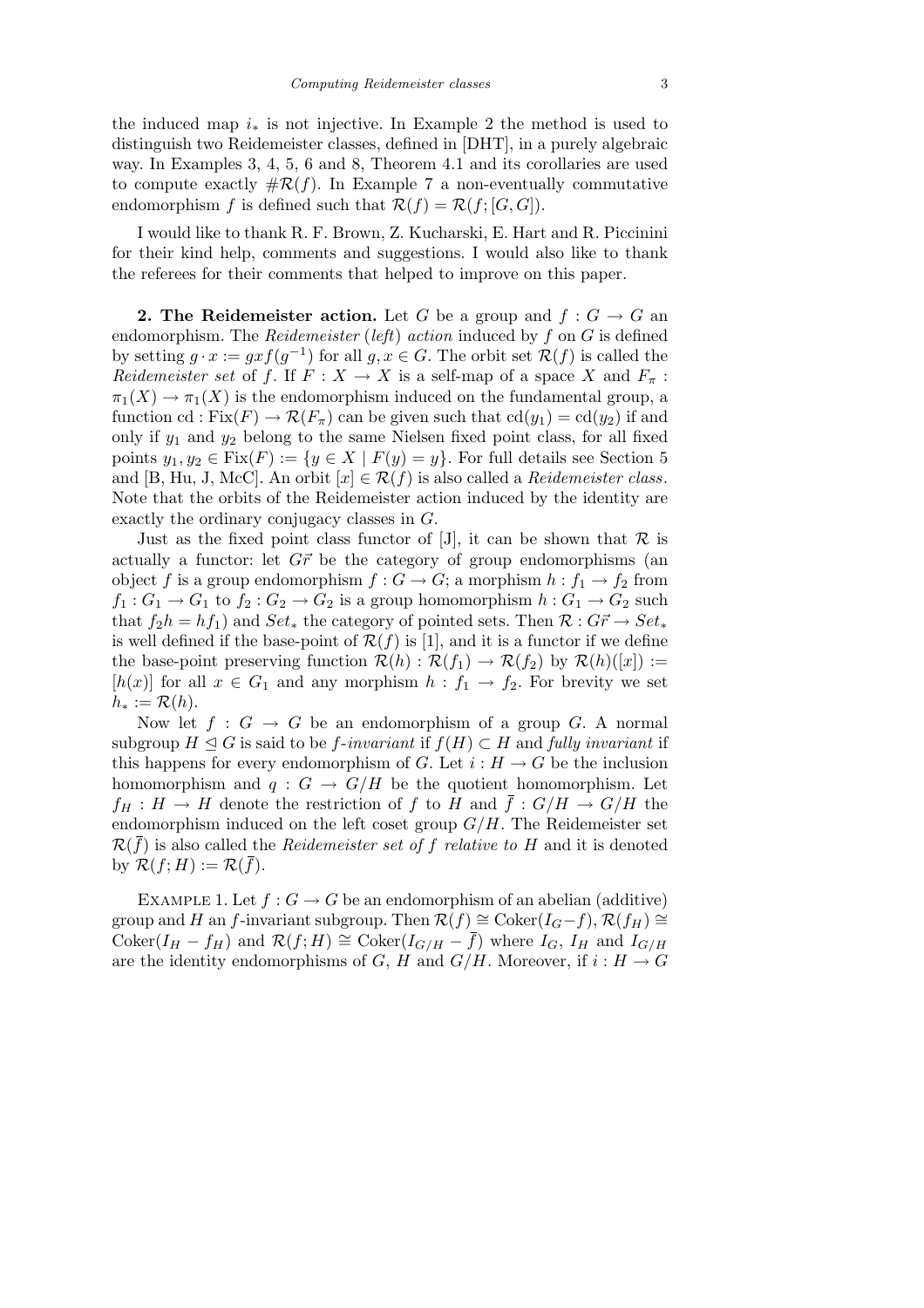and  $q: G \to G/H$  are the inclusion and the quotient homomorphisms, then *i<sup>∗</sup>* and *q<sup>∗</sup>* are actually group homomorphisms, and the short sequence

$$
\mathcal{R}(f_H) \stackrel{i_*}{\to} \mathcal{R}(f) \stackrel{q_*}{\to} \mathcal{R}(f;H) \to \{0\}
$$

is exact.

Let  $G := \mathbb{Z}$  be the additive group of integers; let  $n, k \in \mathbb{Z}$  be given; let  $H := n\mathbb{Z} \subset G$  be the fully invariant subgroup of multiples of *n*; let  $f: G \to G$  be the endomorphism given by  $f(x) := kx$  for all  $x \in G$ . Then  $\mathcal{R}(f) = \mathcal{R}(f) = \mathbb{Z}/(1-k)\mathbb{Z}$  and  $\mathcal{R}(f;H) = \mathbb{Z}/d\mathbb{Z}$  where  $d := \gcd(1-k,n)$ is the greatest common divisor of  $1 - k$  and *n*; the short sequence

$$
\mathbb{Z}/(1-k)\mathbb{Z} \stackrel{n}{\to} \mathbb{Z}/(1-k)\mathbb{Z} \to \mathbb{Z}/d\mathbb{Z} \to 0
$$

is exact, where  $n := i_*$  is the homomorphism induced by the inclusion  $i: H \to G$ . It is worth while seeing that  $n = i_* : \mathcal{R}(f_H) \to \mathcal{R}(f)$  is not injective unless  $d = 1$ .

The main problem is to know whether two elements  $x_1$  and  $x_2$  of the group *G* are in the same Reidemeister class or not. This is a difficult problem, even in the simpler case of conjugacy classes. If *G* is abelian then  $[x_1] = [x_2]$ if and only if  $x_1 - x_2 \in \text{Im}(1 - f)$ ; it is the problem of taking the quotient of *G* modulo a subgroup, as seen in the previous example. If *G* is not abelian we try to take as  $H \subset G$  the commutator subgroup  $[G, G]$  of  $G$  and to look at the abelianized images  $q_*(x_1)$  and  $q_*(x_2)$  in  $\mathcal{R}(f;[G,G])$ ; in this case  $\mathcal{R}(f;[G,G])$  is computable as a quotient group, and if the images are distinct as abelianized classes, they are distinct also in  $\mathcal{R}(f)$ . But what can we say if they have the same abelianized image in  $\mathcal{R}(f;[G,G])$ ? If *f* is *eventually commutative*, i.e. there exists a positive integer *n* such that  $f^{n}(x_{1}x_{2}x_{1}^{-1}x_{2}^{-1}) = 1$  for each  $x_{1}, x_{2} \in G$ , then (see [J])  $\mathcal{R}(f) \cong \mathcal{R}(f; [G, G])$ and therefore the answer is that they are in the same class even in  $\mathcal{R}(f)$ .

In the following we give examples of endomorphisms such that *q<sup>∗</sup>* is not injective. More generally, a method to distinguish classes could be the following: first choose an *f*-invariant normal subgroup *H* of *G*, e.g. the derived subgroup, then look at  $\mathcal{R}(f; H)$  and see if  $q_*(x_1) \neq q_*(x_2)$ . In this case we are done, else, we try to see what happens to the counter-images of  $q_*([x_1]) = q_*([x_2]).$ 

For any  $x \in G$ , let  $f^x$  denote the endomorphism of *G* defined by  $f^x(g) :=$  $x^{-1}f(g)x$  for all  $g \in G$ . It is the composition of *f* with the inner automorphism induced by x. Then there is a canonical bijection of the Reidemeister sets of *f* and  $f^x$  denoted by  $x_* : \mathcal{R}(f) \to \mathcal{R}(f^x)$  and given by  $x$ <sup>\*</sup>([g]) := [gx]. Hence, by replacing f with  $f^{x_1^{-1}}$ , it can be supposed that  $x_1 = 1$  and hence that  $q_*(x_1) = q_*(x_2) = 1$ . We want to study the surjection  $i_* : \mathcal{R}(f_H) \to q_*^{-1}([1]).$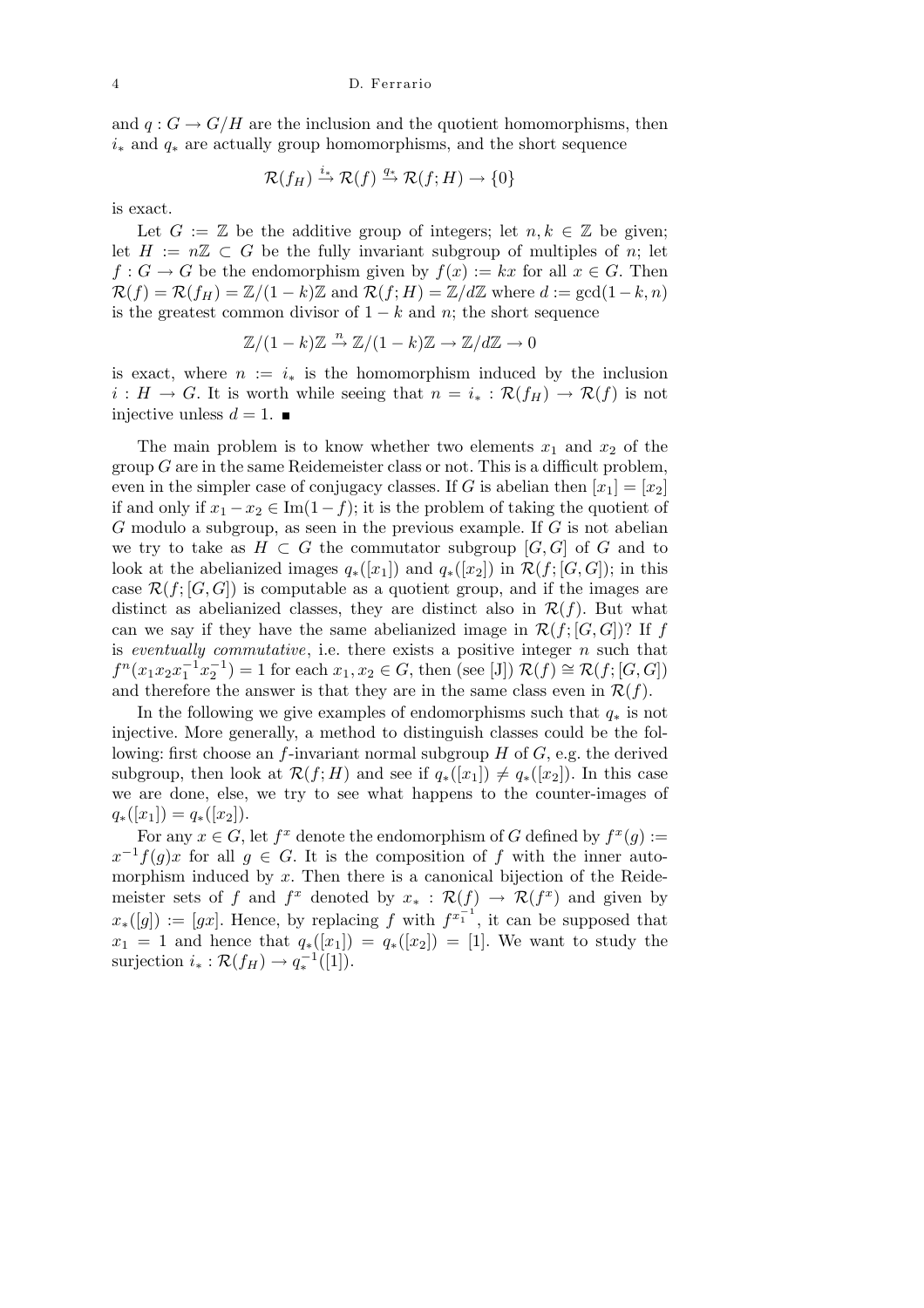**2. Computing Reidemeister classes.** As seen in Example 1 for a simpler case, given  $f: G \to G$  and an *f*-invariant normal subgroup  $H \trianglelefteq G$ , the exact sequence in  $G\vec{r}$ 

$$
\{1\} \to f_H \xrightarrow{i} f \xrightarrow{q} \overline{f} \to \{1\}
$$

induces an exact sequence of pointed sets

$$
\mathcal{R}(f_H) \stackrel{i_*}{\to} \mathcal{R}(f) \stackrel{q_*}{\to} \mathcal{R}(f;H) \to \{1\}
$$

which is an exact sequence of groups if  $G$  is abelian. We have seen that *i*<sup>∗</sup> need not be injective. In any case,  $i_*(\mathcal{R}(f_H)) = q_*^{-1}([1])$ , where 1 ∈ *G*; moreover, we try to find a normal *f*-invariant subgroup  $T \leq H$  such that the map  $i'_{*}: \mathcal{R}(f_{H};T) \rightleftharpoons q_{*}^{-1}([1])$  induced by  $i_{*}$  is a bijection. If this happens, then we could work in a group different from  $G$ , namely in  $H/T$ , because in this case, for all  $h \in H$ ,  $[h] = [1]$  in  $\mathcal{R}(f)$  if and only if the same equation holds in  $\mathcal{R}(f_H; T)$ . Therefore the sequence of pointed sets

$$
\{1\} \to \mathcal{R}(f_H; T) \stackrel{i'_*}{\to} \mathcal{R}(f) \stackrel{q_*}{\to} \mathcal{R}(f; H) \to \{1\}
$$

would be exact.

For any endomorphism  $\varphi$  we define the subgroup  $Fix(\varphi)$  to be  $\{x \in G \mid$  $\varphi(x) = x$ ; if  $\bar{f}: G/H \to G/H$  is defined as above, the subgroup  $q^{-1} \text{Fix}(\bar{f})$  $\subset$  *G* is *f*-invariant and *H*  $\subset$  *q*<sup>-1</sup> Fix( $\overline{f}$ ). Therefore there exists at least one *f*-invariant subgroup  $K \subset q^{-1} \text{Fix}(\bar{f})$  such that  $KH = q^{-1} \text{Fix}(\bar{f}).$ Let  $[K, H]$  denote the subgroup of *G* generated by all  $khk^{-1}h^{-1}$  such that  $k \in K$  and  $h \in H$ . If  $K^G$  is defined as the smallest normal subgroup of *G* containing *K*, we see that the subgroup  $[K^G, H] = [K, H]^G$  of *G* is normal and *f*-invariant. Let the set  $O_f K$  be defined by  $O_f K := \{kf(k^{-1}) \mid k \in K\}.$ For any such subgroup *K* let the subgroup  $T_f(K)$  be defined as

$$
T_f(K) = [K^G, H] \cup O_f K,
$$

the smallest subgroup of *G* containing both  $[K^G, H]$  and  $O_fK$ .

PROPOSITION 3.1. *The subgroup*  $T_f(K)$  *is normal in H*, *f-invariant and the equality*  $T_f(K) = \{xkf(k^{-1}) \mid x \in [K^G, H], k \in K\}$  *holds true.* 

Proof. By definition  $q(k) = q(f(k))$  for all  $k \in K$ , hence  $O_f K \subset H$ . Since *H* is normal,  $[K^G, H] \subset H$  and therefore  $T_f(K) \subset H$ . Because

$$
hk f(k^{-1})h^{-1} = (kf(k^{-1}))f(k)(k^{-1}hkh^{-1})f(k^{-1})(f(k)hf(k^{-1})h^{-1})
$$
  
=  $(kf(k^{-1}))f(k)[k^{-1},h]f(k^{-1})[f(k),h]$ 

for all  $h \in H$  and  $k \in K$ , we deduce that  $T_f(K)$  is normal in *H*. Again, observe that for  $k, k_1, k_2 \in K$ ,

$$
k_1 f(k_1^{-1}) k_2 f(k_2^{-1}) = (k_1 f(k_1^{-1}) k_2 (k_1 f(k_1^{-1}))^{-1} k_2^{-1}) k_2 k_1 f(k_2 k_1)^{-1},
$$
  

$$
f(k) k^{-1} = k^{-1} f(k) (f(k^{-1}) k f(k) k^{-1}),
$$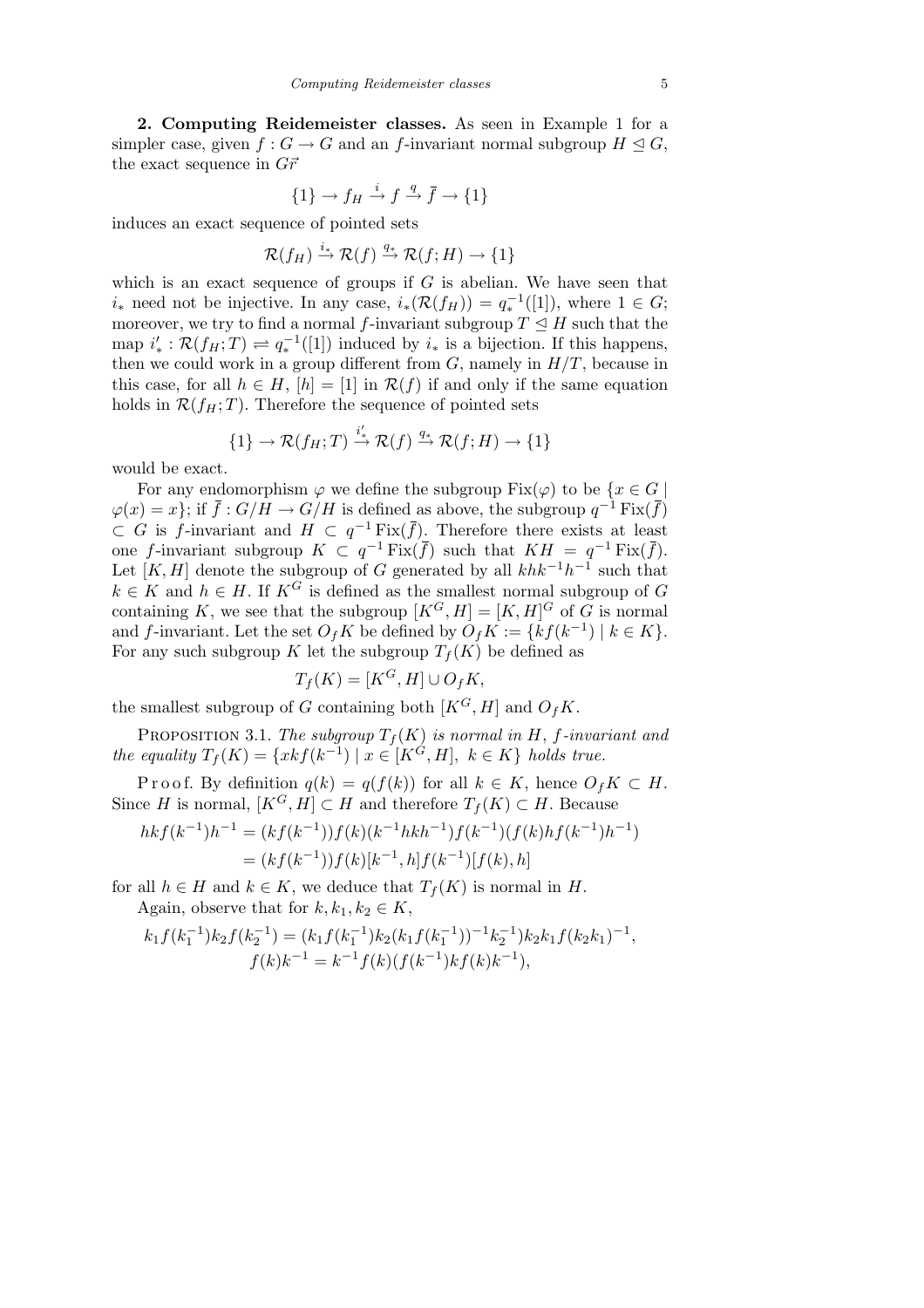and thus, each element of  $T_f(K)$  can be written as stated. In fact, by definition each  $g \in T_f(K)$  is a finite product  $g = \prod_i^j$  $\sum_{i=0}^{j} g_i$  where for all  $i = 0, \ldots, j$ either  $g_i \in [K^{\tilde{G}}, H]$  or  $g_i \in O_f K \cup (O_f K)^{-1}$  (where  $(O_f K)^{-1}$  is the set of inverses of elements in  $O_f K$ ). Because  $[K^G, H]$  is normal in *G*, without loss of generality we can assume that  $g_i \in [K^G, H] \Leftrightarrow i = 0$ . By the second displayed identity above we can assume that  $g_i \in O_f K$  for all  $j \geq 1$ , and by the first one that  $j = 1$ . Therefore

$$
T_f(K) = \{g_0g_1 \mid g_0 \in [K^G, H], g_1 \in O_f K\}
$$

and the last claim is proved.

As we have seen in Example 1 the natural surjection  $i_* : \mathcal{R}(f_H) \to$  $q_*^{-1}([1])$  may not be injective. Nevertheless the following lemma shows that for a suitable subgroup  $T := T_f(K) \subset H$  there exists a natural surjection in the opposite direction  $q_*^{-1}([1]) \to \mathcal{R}(f_H;T)$ .

Lemma 3.2. *For any f-invariant subgroup K of G such that*

$$
KH = q^{-1}\operatorname{Fix}(\bar{f})
$$

*there exists a surjection*

$$
A: q_*^{-1}([1]) = i_*\mathcal{R}(f_H) \to \mathcal{R}(f_H; T_f(K))
$$

*defined by*  $A([h]) := [p(h)]$  *where p is the projection*  $p : H \to H/T_f(K);$  *A is injective whenever*  $\mathcal{R}(f) = \mathcal{R}(f; [K^G, H]).$ 

P r o o f. Consider the natural projections

$$
i_*(\mathcal{R}(f_H)) \stackrel{i_*}{\leftarrow} \mathcal{R}(f_H) \stackrel{p_*}{\rightarrow} \mathcal{R}(f_H;T_f(K)).
$$

We will show that  $p_*i_*^{-1}[h]$  is a single element in  $\mathcal{R}(f_H; T_f(K))$  for all  $h \in H$ . If  $h' = ghf(g^{-1})$  with  $h, h' \in H$  and  $g \in G$ , then  $q(g) = q(f(g))$ , and hence *g* ∈  $q^{-1}$  Fix( $\bar{f}$ ) = *KH*; then *g* =  $k_1h_1$  with  $k_1 \in K$  and  $h_1 \in H$ . Therefore  $h' = k_1 h_1 h f(h_1^{-1}) f(k_1^{-1})$  and the equality

$$
p(h') = p(h_1 h f(h_1^{-1})) p(k_1 f(k_1^{-1})) = p(h_1) p(h) p(f(h_1^{-1}))
$$

shows that *A* is well defined and surjective. Note that  $p(hk) = p(kh)$  for all  $h \in H$  and  $k \in K$ .

Now assume that  $\mathcal{R}(f) = \mathcal{R}(f; [K^G, H])$ . If  $A([h_1]) = A([h_2])$  then there exists  $h \in H$  such that

$$
p(h_2) = p(h)p(h_1)p(f(h^{-1})).
$$

Thus, from Proposition 3.1, we can find  $h \in H$ ,  $k \in K$  and  $x \in [K, H]^G$ such that  $h_2 = hh_1f(h^{-1})xkf(k^{-1})$ ; as a consequence, there exist  $h \in H$ ,  $k \in K$  and  $x' \in [K^G, H]$  such that  $h_2 = khh_1f(h^{-1})f(k^{-1})x'$ , i.e.  $[h_1] =$  $[h_2] \in \mathcal{R}(f; [K^G, H])$ ; now, from the assumption  $\mathcal{R}(f) = \mathcal{R}(f; [K^G, H])$  we conclude that  $[h_1] = [h_2] \in \mathcal{R}(f)$ , that is to say, *A* is injective.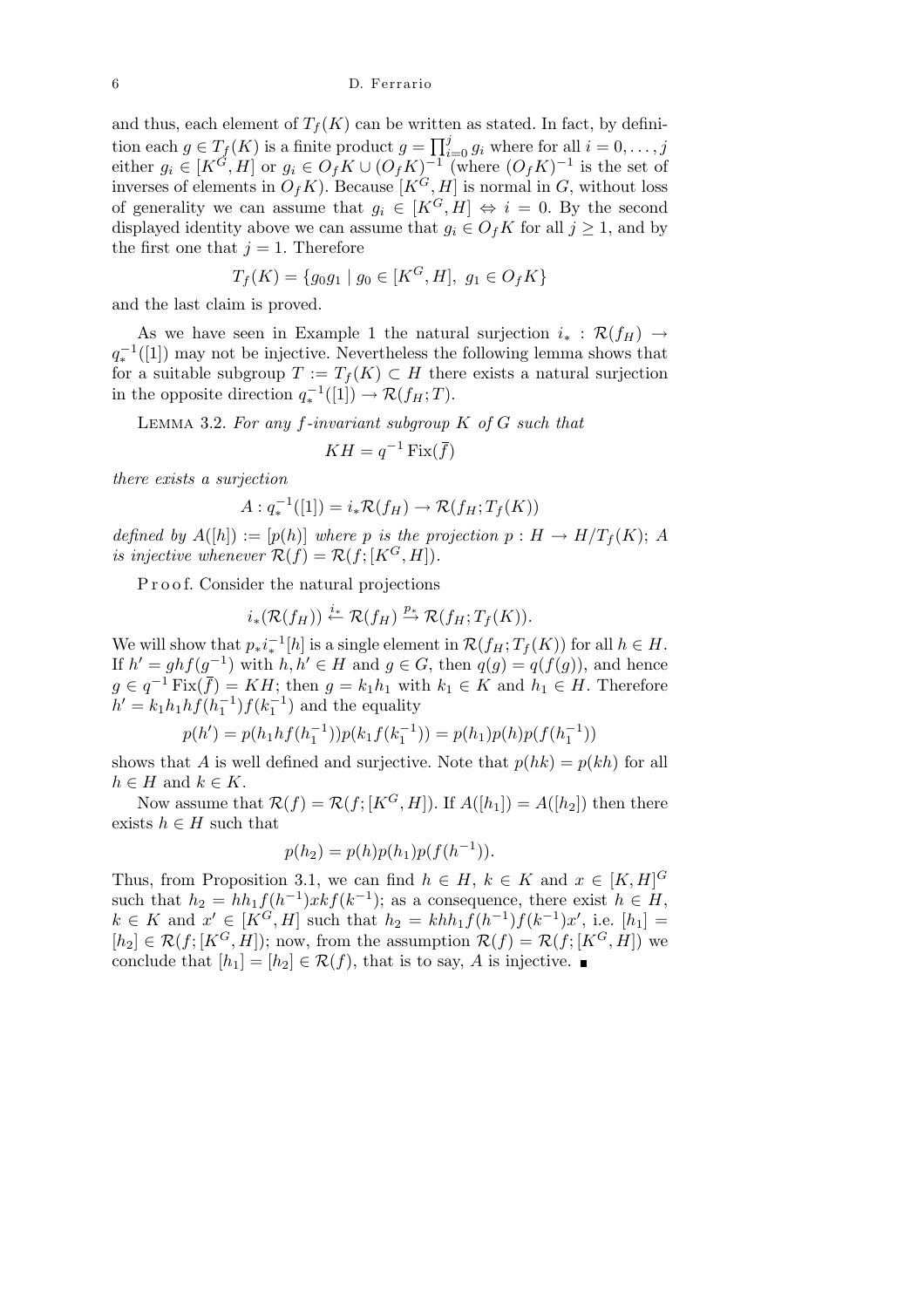COROLLARY 3.3. If  $Fix(\bar{f}) = \{1\}$  *then* 

$$
i_*:\mathcal{R}(f_H)\to q_*^{-1}([1])\subset\mathcal{R}(f)
$$

*is a bijection.*

Proof. In this case we can define K to be the trivial subgroup  $\{1\}$ . Then  $T_f(K) = \{1\}$ ,  $[K^G, H] = \{1\}$  and hence the assertion follows from Lemma 3.2.  $\blacksquare$ 

Example 2. Let

$$
G := \langle a, b, c, d \mid aba^{-1}b^{-1}cdc^{-1}d^{-1} = 1 \rangle
$$

be the fundamental group of the double torus. For any integer  $n \geq 2$  let f be the automorphism of *G* defined by

$$
a \mapsto c^{-n+1}d^{-1}, \quad c \mapsto a,
$$
  

$$
b \mapsto dc^n, \qquad d \mapsto b.
$$

It is the homomorphism induced on *G* by the self-map of the double torus defined in Example 4 of [DHT]. In [DHT] the question arises if the elements 1 and  $bab^{-1}a^{-1}$  belong to the same Reidemeister class in  $\mathcal{R}(f)$ . With purely topological arguments the authors prove that they do not. Here we give an algebraic proof.

Let  $H := [G, G]$ . Then  $G/H = \mathbb{Z}^4$  and, if  $\overline{F}$  is the matrix representing  $\bar{f}: G/H \to G/H$ , we see that  $\det(I - \bar{F}) = n \neq 0$  and hence  $\text{Fix}(\bar{f}) = 0$ . Therefore we can use Corollary 3.3 to show that  $[bab^{-1}a^{-1}] = [1]$  in  $\mathcal{R}(f)$  if and only if the same equality holds in  $\mathcal{R}(f_H)$ .

For each  $x = (x_1, x_2, x_3, x_4) \in \mathbb{Z}^4$  define the elements

$$
g_{x,a} := a^{x_1}b^{x_2}c^{x_3}d^{x_4}ad^{-x_4}c^{-x_3}b^{-x_2}a^{-1-x_1},
$$
  
\n
$$
g_{x,b} := a^{x_1}b^{x_2}c^{x_3}d^{x_4}bd^{-x_4}c^{-x_3}b^{-1-x_2}a^{-x_1},
$$
  
\n
$$
g_{x,c} := a^{x_1}b^{x_2}c^{x_3}d^{x_4}cd^{-x_4}c^{-1-x_3}b^{-x_2}a^{-x_1},
$$

of *H*. According to [MKS], pp. 86–98, *H* is generated by the sets of generators  $I_1 := \{g_{x,a} \mid x \in \mathbb{Z}^4, |x_2| + |x_3| + |x_4| \neq 0\}, I_2 := \{g_{x,b} \mid x \in \mathbb{Z}^4,$  $|x_3| + |x_4| \neq 0$  and  $I_3 := \{g_{x,c} \mid x \in \mathbb{Z}^4, |x_4| \neq 0\}$ . The two generators

$$
g_{(0,1,0,0),a} = bab^{-1}a^{-1} = g_{(0,0,0,1),c} = dcd^{-1}c^{-1}
$$

coincide and therefore  $I_1 \cup I_2 \cup I_3 - \{g_{(0,0,0,1),c}\}\)$  is a set of free generators for the free group *H*. Let the homomorphism  $\delta : H \to \mathbb{Z}_2$  be defined by

$$
\delta(g_{x,\alpha}) = \begin{cases} 1 & \text{if } x = (0,1,0,0) \text{ and } \alpha = a, \\ 0 & \text{otherwise,} \end{cases}
$$

and let  $H_1$  be the kernel of  $\delta$ . Using the Reidemeister–Schreier rewriting process applied to the images under  $f_H$  of the generators (we refer to [MKS]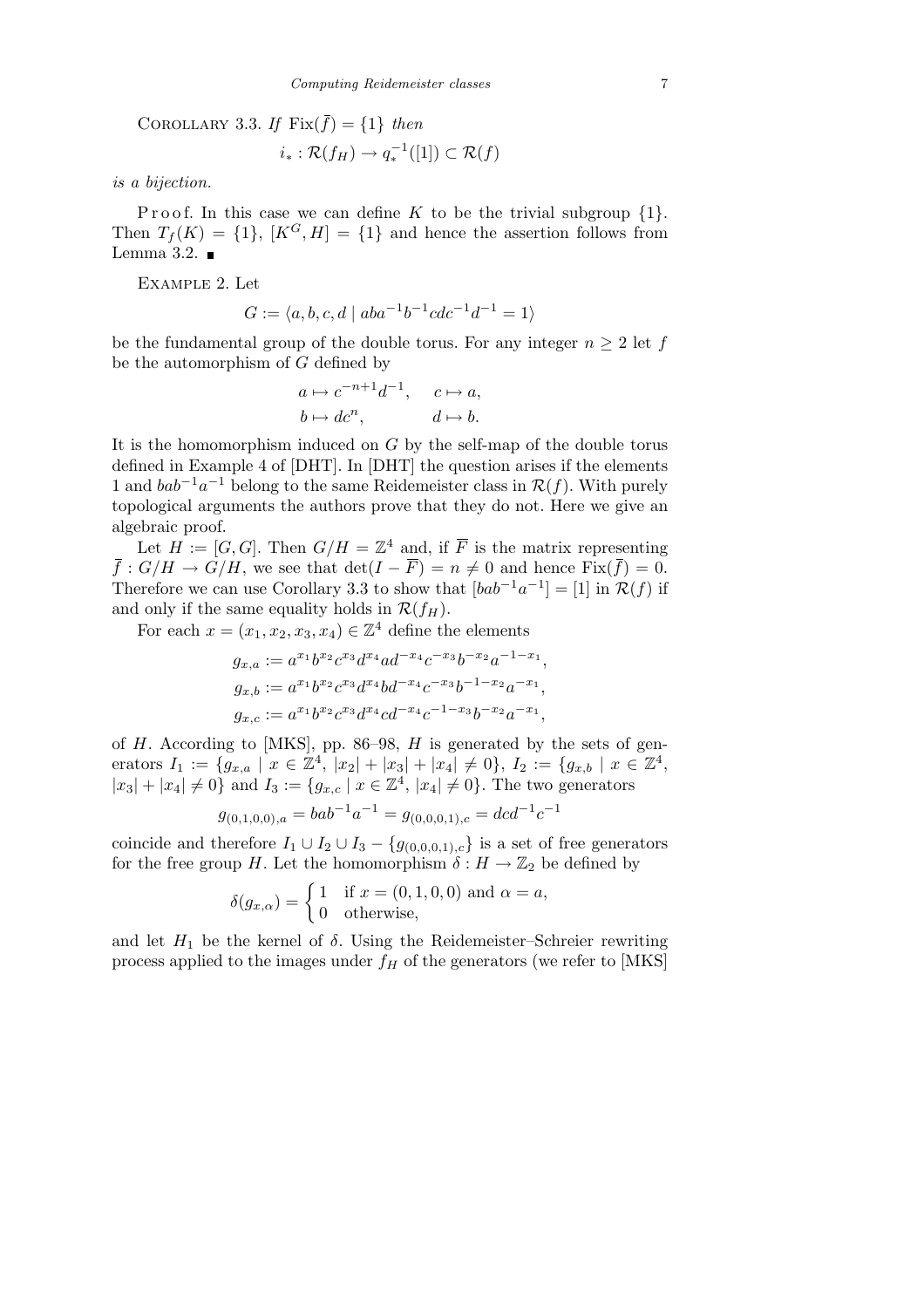for full details) it can be shown that  $f(H_1) \subseteq H_1$ . Therefore the quotient map  $q'_{*}$ :  $\mathcal{R}(f_H) \rightarrow \mathcal{R}(f_H; H_1)$  is well defined. But  $f(bab^{-1}a^{-1}) =$  $(bab^{-1}a^{-1})^{-1}$ , hence the endomorphism induced on  $H/H_1 = \mathbb{Z}_2$  is the identity and  $\mathcal{R}(f_H; H_1) \cong \mathbb{Z}_2$ . Since

$$
q'_{*}([1]) \neq q'_{*}([g_{(0,1,0,0),a}])
$$

it follows that  $[1] \neq [bab^{-1}a^{-1}] \in \mathcal{R}(f_H)$  and hence 1 and  $bab^{-1}a^{-1}$  do not belong to the same class in  $\mathcal{R}(f)$ .

**4. Additive formulae for Reidemeister sets.** In this section we prove some additive formulae for Reidemeister sets. The main idea is the following: for a given endomorphism  $f: G \to G$  and an *f*-invariant subgroup  $H \subseteq G$ with quotient homomorphism  $q: G \to G/H$ , the Reidemeister set  $\mathcal{R}(f)$  is split into the disjoint counter-images  $q_*^{-1}(j)$  of all  $j \in \mathcal{R}(f; H)$ . Lemma 3.2 can be applied to any such counter-image and so we can prove the following theorem. Let  $S_1$  and  $S_2$  be sets. Then we write  $S_1 \geq S_2$  if there exists a surjection  $S_1 \to S_2$ . If there is a bijection between *S* and the disjoint union *j*∈*Z*  $S_j$  then we write  $S = \sum_{j \in Z} S_j$ . Let  $#S$  denote the cardinality of *S*.

THEOREM 4.1. For all  $j \in \mathcal{R}(f; H)$  let  $x_j \in G$  be such that  $[q(x_j^{-1})] = j$ ;  $f$ *or* any  $j \in \mathcal{R}(f; H)$  *let*  $K_j$  *be an*  $f^{x_j}$ -invariant subgroup of  $G$  such that

$$
q^{-1}\operatorname{Fix}(\overline{f}^{q(x_j)})=K_jH.
$$

*Then*

$$
\mathcal{R}(f) \ge \sum_{j \in \mathcal{R}(f;H)} \mathcal{R}(f_H^{x_j}; T_{f^{x_j}}(K_j))
$$

and equality holds if  $\mathcal{R}(f) = \mathcal{R}(f; [K_j^G, H])$  for all j.

Proof. We have seen that for all  $x \in G$  there is a bijection  $x_*$ :  $\mathcal{R}(f) \to \mathcal{R}(f^x)$  where  $f^x$  is defined by  $f^x(g) := f(g)^x = x^{-1}f(g)x$  and  $x$ <sup>\*</sup>([*g*]) := ([*gx*]). Moreover, for each  $y \in G$  we can apply Lemma 3.2 to the endomorphism  $f^y$ . Let  $q_{*y}$ :  $\mathcal{R}(f^y) \to \mathcal{R}(f^y; H)$  denote the function induced by *q* on  $\mathcal{R}(f^y)$ . On the other hand, for each  $y \in G$ , if we choose an *f*<sup>*y*</sup>-invariant subgroup *K<sub>y</sub>* of *G* such that  $K_yH = q^{-1}$  Fix( $\bar{f}^{q(y)}$ ) then there exists a surjection

$$
A_y: q_{*y}^{-1}([1]) \to \mathcal{R}(f_H^y; T_{f^y}(K_y))
$$

defined by  $A_y([h]) := [p_y(h)]$  where  $p_y : H \to H/T_{f^y}(K_y)$ ; according to Lemma 3.2,  $A_y$  is injective whenever  $\mathcal{R}(f^y) = \mathcal{R}(f^y; [K_y^G, H])$ . Now,  $\mathcal{R}(f)$ is the disjoint union of  $q_*^{-1}(j)$  for all  $j \in \mathcal{R}(f; H)$ ; if  $y \in G$  is such that  $[q(y^{-1})] = j$  then the bijection  $y_* : \mathcal{R}(f) \to \mathcal{R}(f^y)$  induces a bijection  $y'_* : q_*^{-1}(j) \to q_{*y}^{-1}([1])$ . Thus, because of the choice of  $x_j$  there is a surjec-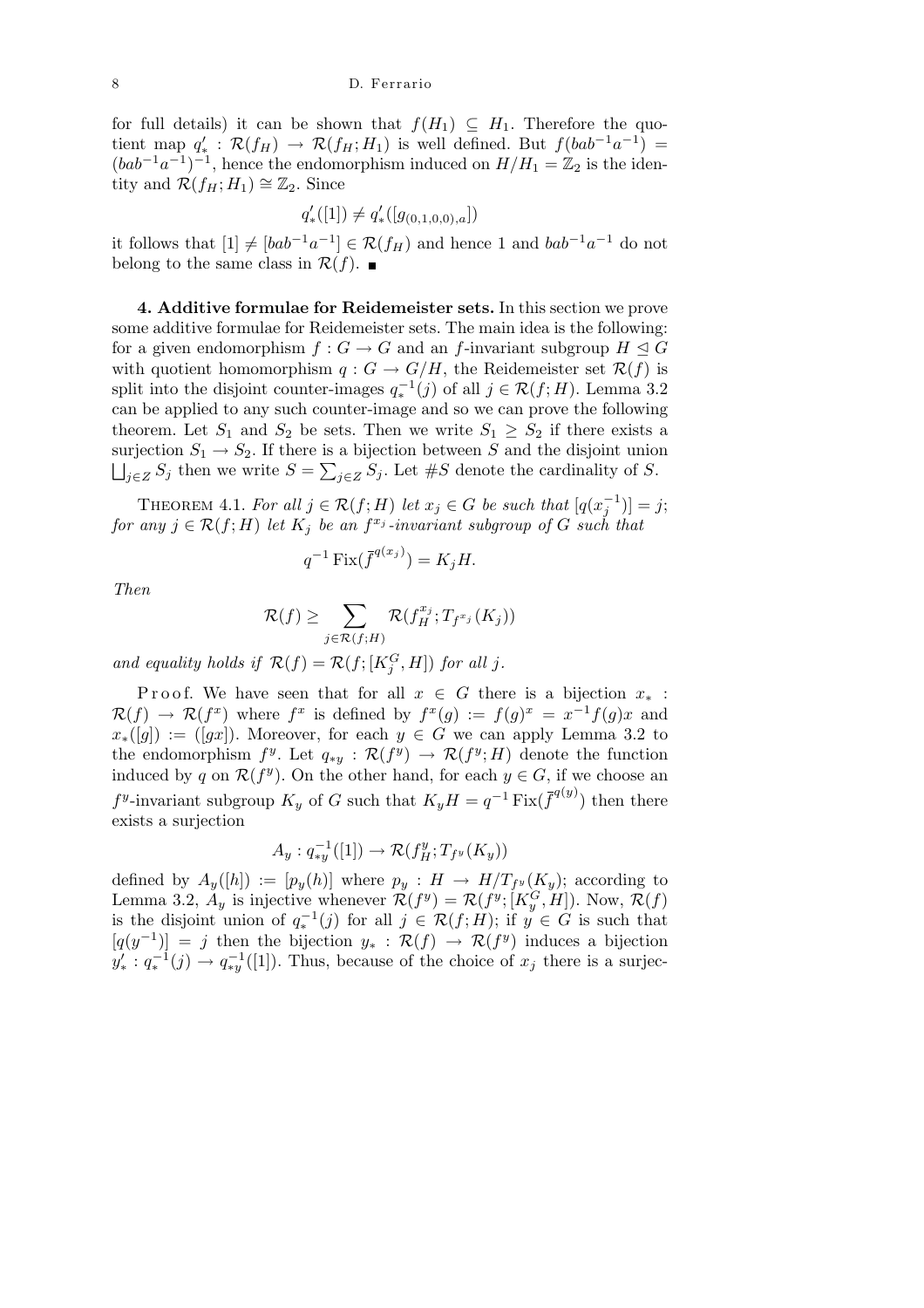tion  $A_{x_j}x'_{j*}: q_*^{-1}(j) \to \mathcal{R}(f_H^{x_j}; T_{f^{x_j}}(K_j))$  for all j, which gives the desired inequality.

Moreover,  $\mathcal{R}(f^{x_j}) = \mathcal{R}(f^{x_j}; [K_j^G, H])$  for all *j* if and only if  $\mathcal{R}(f) =$  $\mathcal{R}(f; [K_j^G, H])$  for all *j*, and hence the proof is complete using again Lemma 3.2.  $\blacksquare$ 

COROLLARY 4.2. If 
$$
\text{Fix}(\overline{f}^{q(x_j)}) = \{1\}
$$
 for all  $j \in \mathcal{R}(f; H)$  then\n
$$
\mathcal{R}(f) = \sum_{j \in \mathcal{R}(f; H)} \mathcal{R}(f_H^{x_j}).
$$

P r o o f. As in Corollary 3.3 it suffices to define  $K_j = 1$  for all j.

Example 3 (Semidirect product of finitely generated free abelian groups). Let  $H = \mathbb{Z}^n$  and  $A = \mathbb{Z}^k$  be two (additive) finitely generated free abelian groups and let  $M: A \to Aut(\mathbb{Z}^n)$  be a homomorphism from *A* to the automorphism group of *H*, i.e. to the group of all nonsingular integer matrices with determinant  $\pm 1$ . Denote by  $M_a := M(a)$  the image of each  $a \in A$ . Let  $G$  be the external semidirect product of  $H$  and  $A$ via *M*; it is the set of all pairs  $(a, h) \in A \times H$ , with the group operation  $(a_1, h_1) + (a_2, h_2) = (a_1 + a_2, M_{a_2}(h_1) + h_2)$ . The subgroup  $H \cong 0 \times H \leq G$  is normal in *G* and  $G/H \cong A \cong A \times \{0\} \subseteq G$ . Let  $f : G \to G$  be an endomorphism such that  $f(H) \subseteq H$ . Then  $\overline{f}: A \to A$  and  $f_H: H \to H$  are defined by two matrices  $\overline{F} \in \text{Mat}_{k,k}(\mathbb{Z})$  and  $F_H \in \text{Mat}_{n,n}(\mathbb{Z})$ . Note that  $\text{Fix}(\overline{f}) \neq 0$ if and only if  $\det(I - \overline{F}) = 0$ , and this happens if and only if  $\#\mathcal{R}(\overline{f}) = \infty$ . Therefore either  $\mathcal{R}(f)$  and  $\mathcal{R}(f;H)$  are infinite or  $Fix(\bar{f})=0$ . In this last case, because *A* is abelian and so  $\bar{f}^{q(x)} = \bar{f}$  for all  $x \in A$ ,  $\text{Fix}(\bar{f}^{q(x)}) = \{0\}$ for all  $x \in A$  and therefore Corollary 4.2 can be used. For each  $j \in \mathcal{R}(f; H)$ let  $a_j \in A$  be such that  $[a_j^{-1}] = j$ ; thus

$$
\mathcal{R}(f) = \sum_{j \in \mathcal{R}(f;H)} \mathcal{R}(f_H^{a_j})
$$

by the Corollary; moreover, because

$$
\mathcal{R}(f;H) = A/\text{Im}(I - \overline{f})
$$

it follows that  $\#\mathcal{R}(f;H) = |\det(I - \overline{F})|$ . For all  $a \in A$  and  $h \in H$  the conjugation is  $-(a, 0) + (0, h) + (a, 0) = (0, M_a h)$ , hence  $f_H^{a_j}$  is defined by the matrix  $M_{a_j}F_H$  and so  $\#\mathcal{R}(f_H^{a_j}) = |\text{det}(I - M_{a_j}F_H)|$  if this determinant is  $\neq$  0, otherwise it is infinite. Thus if all the determinants involved are different from 0 then

$$
\#\mathcal{R}(f) = \sum_{j=1}^{|\det(I - \overline{F})|} |\det(M_{a_j}^{-1} - F_H)|.
$$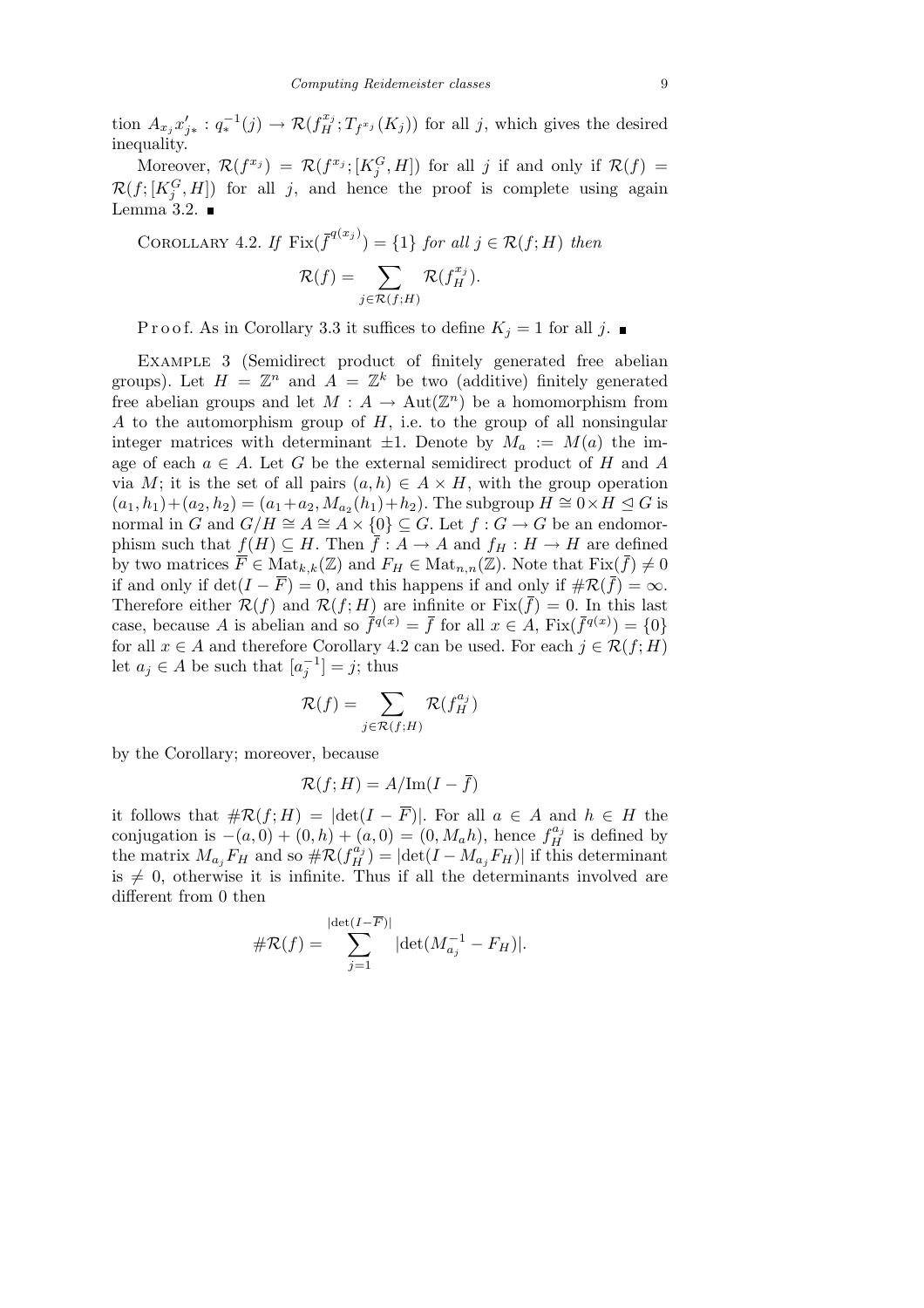If  $|\text{det}(M_{a_j}^{-1} - F_H)|$  are constant then we get the product formula

$$
\#\mathcal{R}(f) = |\det(I - \overline{F})| \cdot |\det(M_{a_1}^{-1} - F_H)|
$$

$$
= |\det(I - \overline{F})| \cdot |\det(I - F_H)|
$$

because without loss of generality  $M_{a_1} = I$ .

Example 4 (The Klein bottle). Let *G* be the fundamental group of the Klein bottle, i.e.  $G := \langle \alpha, \beta | \beta \alpha = \alpha^{-1} \beta \rangle$ . The subgroup  $H := \langle \alpha \rangle \leq G$  is a fully invariant normal subgroup of *G* and if  $M : \mathbb{Z} \to \text{Aut}(\mathbb{Z}) = \{1, -1\}$ is the homomorphism defined by  $M(x) = (-1)^x$  for all  $x \in \mathbb{Z}$  then *G* is the semidirect product of *H* and  $A := \mathbb{Z}$  via *M*. So let  $f : G \to G$  be an endomorphism. As in the previous example,  $f_H : H \to H$  and  $\bar{f} : G/H \cong$  $A \rightarrow A$  are defined by elements of  $Mat_{1,1}(\mathbb{Z})$ , thus they are integers *u* and *w*. In other words,  $f_H(x) = ux$  for all  $x \in H$  and  $\bar{f}(y) = wy$  for all *y* ∈ *G*/*H*  $\cong$  *A*. If *w* = 1 then  $\# \mathcal{R}(f; H) = \infty$ , otherwise, if  $(-1)^j - u \neq 0$ for all  $j = 1, \ldots, |1 - w|$ , then as in the previous example

$$
\#\mathcal{R}(f) = \sum_{j=1}^{|1-w|} |(-1)^j - u|,
$$

and if  $u = \pm 1$  then  $\#\mathcal{R}(f) = \infty$ . It can be seen that if *w* is even then *u* must be zero, hence if *w* is even then  $\#\mathcal{R}(f) = |1 - w|$ ; on the other hand, *w* odd,  $w ≠ 1$ ,  $u ≠ ±1$  implies  $#R(f) = |u(1 - w)|$ . Thus

$$
\#\mathcal{R}(f) = \begin{cases} |(1-w)| & \text{if } w \neq 1 \text{ odd and } u \neq 0, \pm 1, \\ |1-w| & \text{if } w \text{ even,} \\ \infty & \text{otherwise.} \end{cases}
$$

The commutator subgroup of *G* is  $|G, G| = \langle \alpha^2 \rangle$  and the quotient  $G/[G, G]$  is the direct sum  $\mathbb{Z}_2 \oplus \mathbb{Z}$ . Let  $a := (1, 0)$  and  $b := (0, 1)$  be the generators of  $\mathbb{Z}_2$  and  $\mathbb Z$  respectively. Let  $\varphi$  denote the endomorphism induced on the abelianized group  $\mathbb{Z}_2 \oplus \mathbb{Z}$ . Then  $\varphi(a) = (u,0)$  and  $\varphi(b) = (v,w)$ for an integer  $v \mod 2$  and  $w$  even implies  $u = 0$ . We want to compute Coker( $1 - \varphi$ ). It is not difficult to see that  $\overline{\phantom{a}}$ 

$$
\#\mathcal{R}(f;[G,G]) = \begin{cases} |2(1-w)| & \text{if } w \neq 1 \text{ and } u(v-1) \equiv 1 \text{ mod } 2, \\ |1-w| & \text{if } w \neq 1 \text{ and } u(v-1) \equiv 0 \text{ mod } 2, \\ \infty & \text{if } w = 1, \end{cases}
$$

and so if *w* is even then  $\mathcal{R}(f) = \mathcal{R}(f; [G, G])$  but if *w* is odd then either both  $\mathcal{R}(f)$  and  $\mathcal{R}(f;[G,G])$  are infinite or  $\#\mathcal{R}(f)$  is strictly greater than  $\#\mathcal{R}(f;[G,G])$ .

EXAMPLE 5. Let N be a nilpotent, finitely generated and torsion free group and  $f: N \to N$  an endomorphism. Then, as shown e.g. in [McC], there exists a fully invariant central series  $\{N_i\} \subset N$  with torsion free and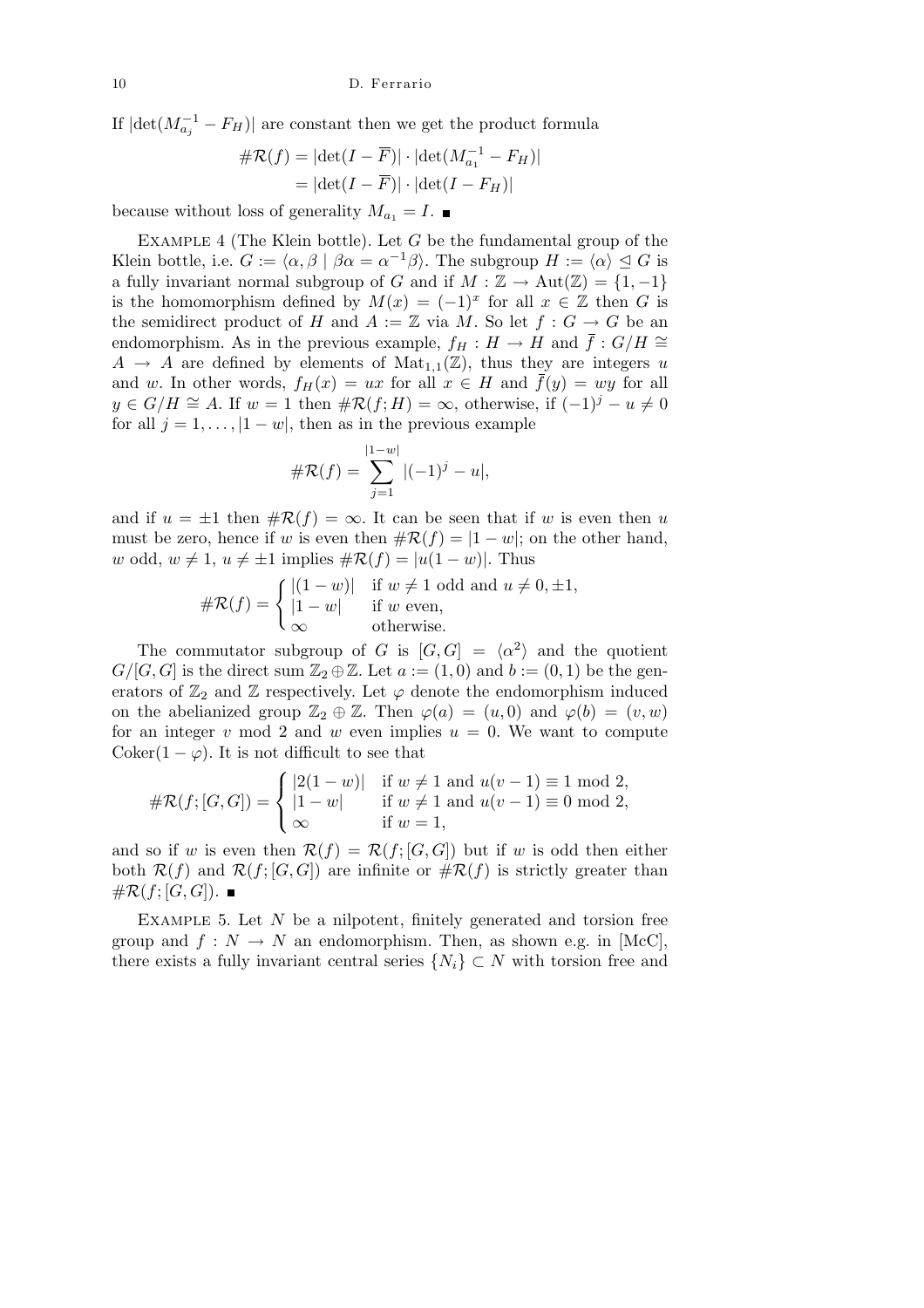finitely generated factors. In other words, for  $i = 0, \ldots, n + 1$  there exist subgroups  $N_i \subset N$  such that  $1 = N_{n+1} \subset N_n \subset \ldots \subset N_1 \subset N_0 = N$ ,  $[N_{i-i}, N]$  ⊂  $N_i$ ,  $f(N_i)$  ⊂  $N_i$  and the factors  $N_{i-1}/N_i$  are torsion free abelian finitely generated groups. By Corollary 4.2 it is easy to see that if  $Fix(f) \neq 0$ then  $\mathcal{R}(f)$  is infinite. Hence, as shown in [McC], either  $\mathcal{R}(f)$  is infinite or

$$
\mathcal{R}(f) = \prod_{i=0}^{n} |\det(I - f|_{N_i/N_{i+1}})|
$$

where  $f|_{N_i/N_{i+1}} : N_i/N_{i+1} \to N_i/N_{i+1}$  are the restrictions of  $f$  to  $N_i/N_{i+1}$ and the determinants are all nonzero.

Now let *G* be a group and  $f: G \to G$  be an endomorphism such that there exists an *f*-invariant series

$$
1 = G_{n+1} \subset G_n \subset \ldots \subset G_1 \subset G_0 = G
$$

with nilpotent torsion free finitely generated factors. Again, either  $\#\mathcal{R}(f) =$ *∞* or we can compute  $\mathcal{R}(f)$  step by step: for any  $i = 0, \ldots, n-1$  and  $y \in G$ the sequence

$$
\{1\} \to G_{i+1} \to G_i \to G_i/G_{i+1} \to \{1\}
$$

is exact; Fix $(f_{G_i/G_{i+1}}) = 0$  because otherwise  $\#\mathcal{R}(f) = \infty$ , and hence Corollary 4.2 can be used to obtain

$$
\mathcal{R}(f_{G_i}^y) = \sum_{j \in \mathcal{R}(f_{G_i/G_{i+1}}^y)} \mathcal{R}((f^y)_{G_{i+1}}^{x_j})
$$

where  $[x_j^{-1}] = j$ ;  $\mathcal{R}(f_G^y)$  $G_i/G_{i+1}$ ) can be computed as in the previous example because  $G_i/G_{i+1}$  is nilpotent torsion free and finitely generated; we omit the quotient homomorphisms in writing for simplicity. In the following lines we write  $j$  instead of  $x_j$  for the same reason. Using the previous formula we can thus prove that either  $\mathcal{R}(f) = \infty$  or

$$
\mathcal{R}(f) = \sum_{j_1 \in \mathcal{R}(f_{G_0/G_1})} \sum_{j_2 \in \mathcal{R}(f_{G_1/G_2}^{j_1})} \mathcal{R}(f_{G_2}^{j_1j_2})
$$
\n
$$
= \sum_{j_1 \in \mathcal{R}(f_{G_0/G_1})} \sum_{j_2 \in \mathcal{R}(f_{G_1/G_2}^{j_1})} \sum_{j_3 \in \mathcal{R}(f_{G_2/G_3}^{j_1j_2})} \mathcal{R}(f_{G_3}^{j_1j_2j_3})
$$
\n
$$
= \dots = \sum_{j_1 \in \mathcal{R}(f_{G_0/G_1})} \sum_{j_2 \in \mathcal{R}(f_{G_1/G_2}^{j_1})} \sum_{j_3 \in \mathcal{R}(f_{G_2/G_3}^{j_1j_2})} \dots \sum_{j_n \in \mathcal{R}(f_{G_{n-1}/G_n}^{j_1j_2...j_{n-1}})} \mathcal{R}(f_{G_n}^{j_1j_2...j_n}).
$$

As seen in the previous examples, the easiest way of computing  $\mathcal{R}(f)$  is to reduce it to the abelian case in which only the Coker of some endomorphisms has to be computed. In the following two corollaries we apply this idea to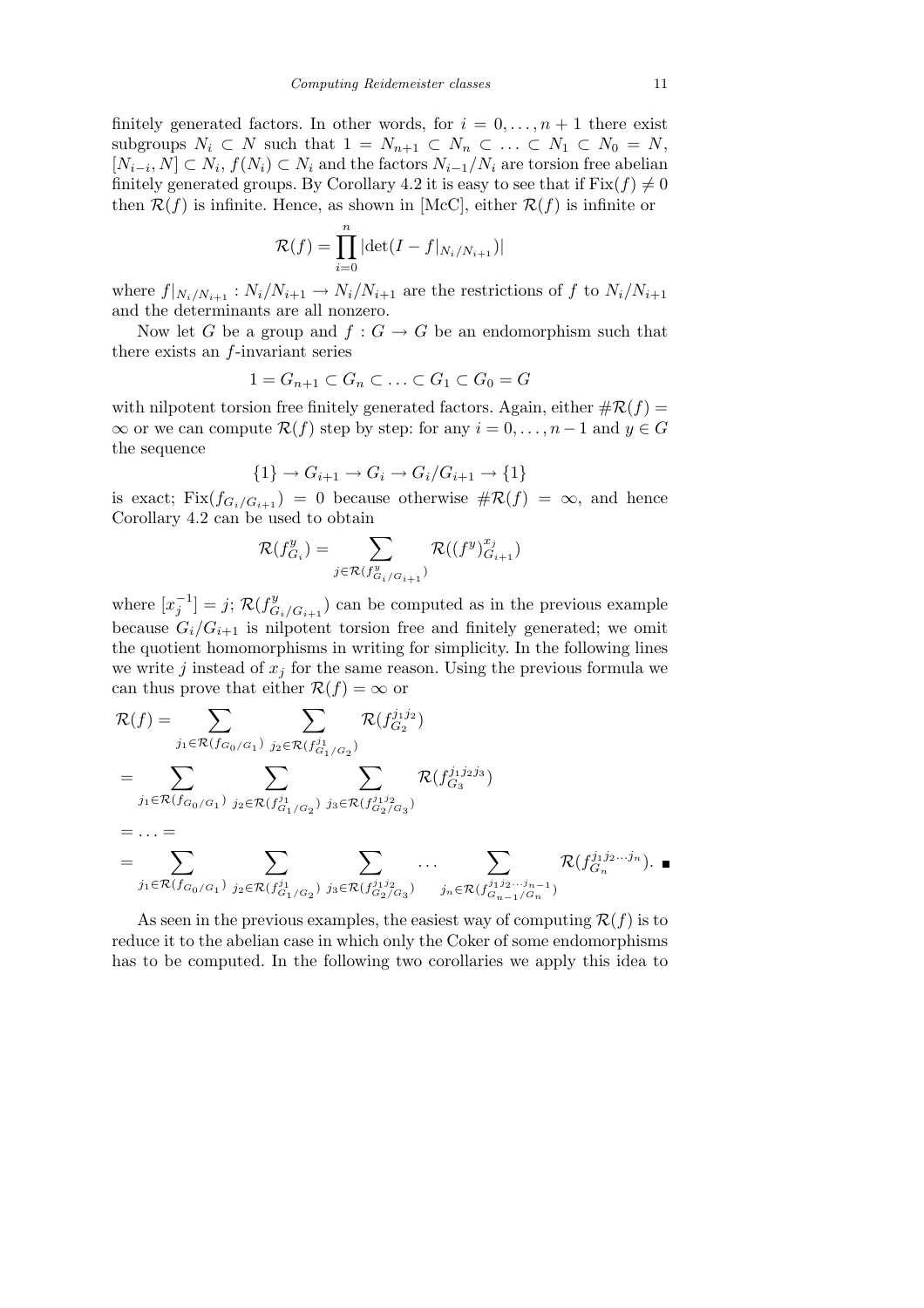more general settings. We want to compute  $\mathcal{R}(f)$  as a sum of quotients of subgroups.

COROLLARY 4.3. For all  $j \in \mathcal{R}(f; H)$  put  $K_j := q^{-1} \text{Fix}(\overline{f}^{q(x_j)})$  where *as before*  $[q(x_j^{-1})] = j$ *. Then* 

$$
\mathcal{R}(f) \ge \sum_{j \in \mathcal{R}(f;H)} H/T_{f^{x_j}}(K_j)
$$

*and equality holds whenever*  $\mathcal{R}(f) = \mathcal{R}(f; [K_j^G, H])$  *for every j.* 

P r o o f. By Theorem 4.1 it suffices to show that, for every  $j$ ,

$$
\mathcal{R}(f_H^{x_j};T_{f^{x_j}}(K_j))=H/T_{f^{x_j}}(K_j)
$$

where the right hand side is a quotient of groups. In fact, since  $H \subseteq K_j$ , the homomorphism  $\varphi_j$  induced by  $f_H^{x_j}$  on the quotient

$$
\varphi_j: H/T_{f^{x_j}}(K_j) \to H/T_{f^{x_j}}(K_j)
$$

is the identity homomorphism and hence  $\mathcal{R}(\varphi_j) = \mathcal{R}(f_H^{x_j}; T_{f^{x_j}}(K_j))$  is the set of conjugacy classes in  $H/T_{f^{x_j}}(K_j)$ . But  $H/T_{f^{x_j}}(K_j)$  is an abelian group because  $[H, H] \subset [K_j, H] \subset T_{f^{x_j}}(K_j)$  for all *j* and hence

$$
\mathcal{R}(\varphi_j) = H/T_{f^{x_j}}(K_j),
$$

which completes the proof.  $\blacksquare$ 

COROLLARY 4.4. If 
$$
\mathcal{R}(f) = \mathcal{R}(f; [G, H])
$$
, then

$$
\mathcal{R}(f) = \sum_{j \in \mathcal{R}(f;H)} H/T_{f^{x_j}}(q^{-1} \operatorname{Fix}(\overline{f}^{q(x_j)})).
$$

*In particular, if*  $\mathcal{R}(f) = \mathcal{R}(f; [G, G])$  (*for example, if f is eventually commutative*), *then*

$$
\mathcal{R}(f) = G/T_f(G).
$$

Proof. The first assumption implies that  $\mathcal{R}(f) = \mathcal{R}(f; [K_j, H]^G)$  for each  $j \in \mathcal{R}(f; H)$ , where  $K_j = q^{-1} \text{Fix}(\overline{f}^{q(x_j)})$ . Applying Corollary 4.3 we obtain the stated formula. If we take  $H = G$  we obtain

$$
\mathcal{R}(f) = \sum_{j \in \mathcal{R}(f;G) = \{1\}} G/T_f(G) = G/T_f(G).
$$

EXAMPLE 6. Let *G* be a nilpotent group. Then there exists a fully invariant central series

$$
1 = G_{n+1} \subset G_n \subset G_{n-1} \subset \ldots \subset G_1 \subset G_0 = G
$$

where  $[G_{i-1}, G] \subset G_i$  for all  $i = 1, ..., n + 1$ . For any  $i, k = 0, ..., n + 1$ let  $f_{G_i/G_k}: G_i/G_k \to G_i/G_k$  denote the endomorphism induced by  $f$  on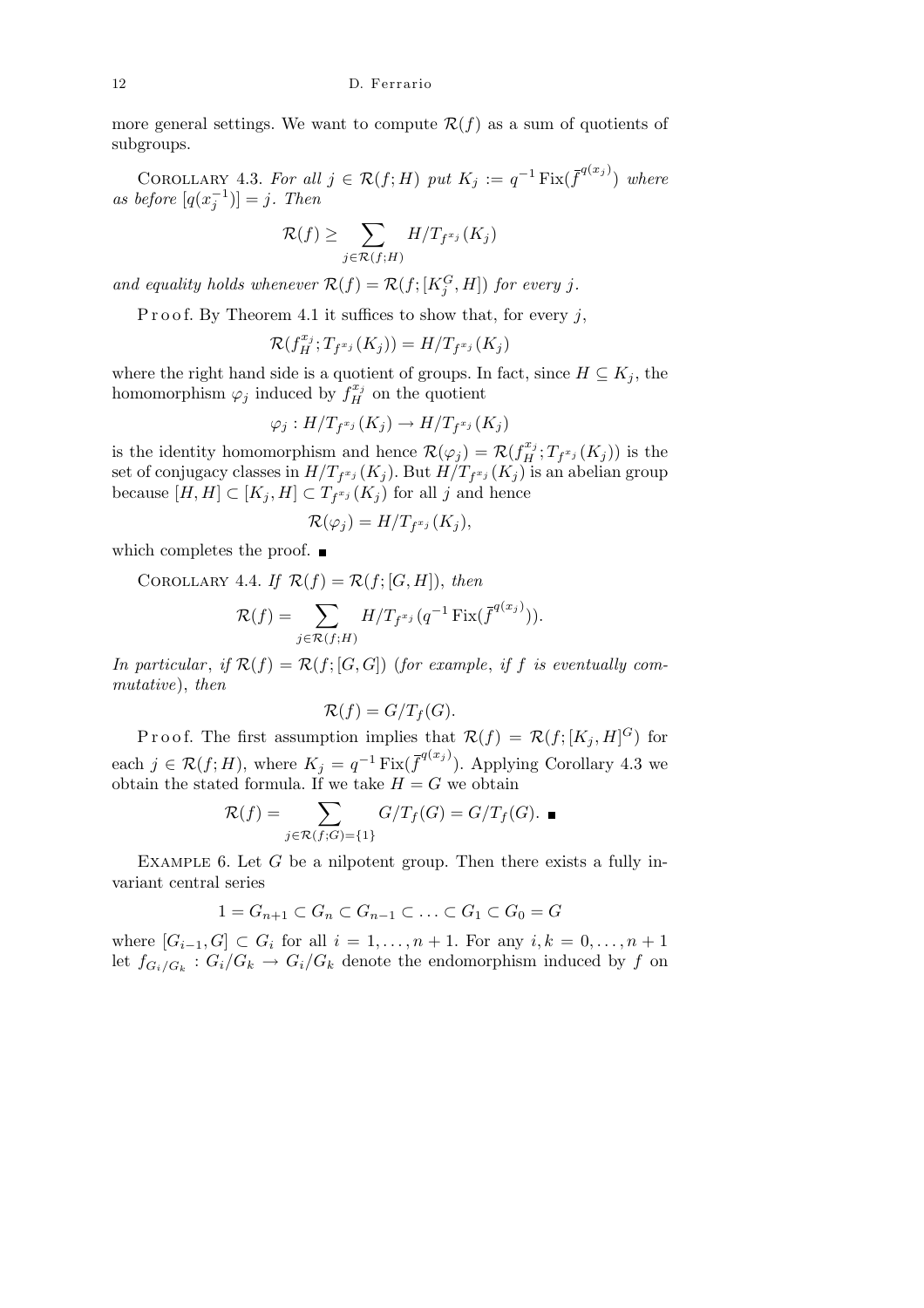$G_i/G_k$ . Because  $[G_{i-1}/G_i, G/G_i] = 1$ , the hypothesis of Corollary 4.4 is true for the short exact sequence

$$
\{1\} \to G_{i-1}/G_i \to G/G_i \xrightarrow{q_i} G/G_{i-1} \to \{1\}
$$

and therefore

$$
\mathcal{R}(f_{G/G_i}) = \sum_{j \in \mathcal{R}(f_{G/G_i}; G_{i-1}/G_i)} \frac{G_{i-1}/G_i}{T_{f_{G/G_i}^{x_j}}(q_i^{-1} \operatorname{Fix}(f_{G/G_{i-1}}^{q_i(x_j)}))}
$$

where  $x_j \in G/G_i$  is such that  $[q_i(x_j^{-1})] = j$  for all *j*. Now since

$$
\mathcal{R}(f_{G/G_i}; G_{i-1}/G_i) = \mathcal{R}(f_{G/G_{i-1}})
$$

and  $\mathcal{R}(f_{G/G_1}) = \text{Coker}(1 - f_{G/G_1})$  we can compute  $\mathcal{R}(f)$  starting from  $\mathcal{R}(f_{G/G_1})$  and using the previous formula a finite number of times if every  $\mathcal{R}(f_{G/G_i})$  is finite. We recall that

$$
T_{f_{G/G_i}^{x_j}}(q_i^{-1} \operatorname{Fix}(f_{G/G_{i-1}}^{q_i(x_j)})) = (1 - f_{G/G_i}^{x_j})(q_i^{-1} \operatorname{Fix}(f_{G/G_{i-1}}^{q_i(x_j)}))
$$

and that *Gi−*1*/G<sup>i</sup>* is abelian. Hence the problem becomes that of computing quotients of abelian groups.

The following corollary is an easy consequence of the preliminaries in Sections 2 and 3.

COROLLARY 4.5. Let  $f$  be an endomorphism of a group  $G$  and  $H \subset G$ *a* normal *f*-invariant subgroup. If  $\mathcal{R}(f_H^y) = 1$  *for all*  $y \in G$  *then*  $\mathcal{R}(f) =$  $\mathcal{R}(f;H)$ .

P r o o f. For all  $j \in \mathcal{R}(f; H)$  let  $x_j \in G$  be such that  $[q(x_j^{-1})] = j$ , where as usual *q* denotes the projection  $q: G \to G/H$ . For each  $y \in G$  we have  $i_{*y}\mathcal{R}(f_H^y) = q_{*y}^{-1}([1]),$  where  $q_{*y} : \mathcal{R}(f^y) \to \mathcal{R}(f^y; H)$  and  $i_{*y} : \mathcal{R}(f_H^y) \to$  $R(f)$  are the maps induced by  $i : H \to G$  and *q*. Hence if  $R(f_H^y) = 1$  for all  $y \in G$  then  $q_{*y}^{-1}([1]) = \{ [1] \}$ . Moreover, as in the proof of 4.1, if  $y = x_j$  then the bijection  $y^{\prime}_{*} : \mathcal{R}(f) \to \mathcal{R}(f^{y})$  induces a bijection  $y^{\prime}_{*} : q^{-1}(j) \to q^{-1}_{*y}([1])$ and hence each counter-image  $q_*^{-1}(j)$  consists of a single element. Thus  $\mathcal{R}(f) = \mathcal{R}(f; H)$  as claimed.

If we apply this corollary to the case of the commutator subgroup  $H :=$ [*G, G*] then a weaker condition occurs than the eventual commutativity of *f*. In fact, if *f* is eventually commutative, then  $\mathcal{R}(f_H^y) = 1$  for all *y*; as shown in the following example, the converse is not true.

EXAMPLE 7. Let  $G := U(3, \mathbb{Z})$  be the group of  $3 \times 3$  (upper) unitriangular matrices over  $\mathbb{Z}$ , that is, matrices with 1 on the diagonal and 0 below it. It is a nilpotent torsion free group, generated by the elements  $a := 1 + E_{13}$ ,  $b := 1 + E_{12}$  and  $c := 1 + E_{23}$  where  $E_{ij}$  is the matrix with 1 in the *ij* entry and 0 elsewhere. It is easy to see that  $ab = ba$ ,  $ac = ca$  and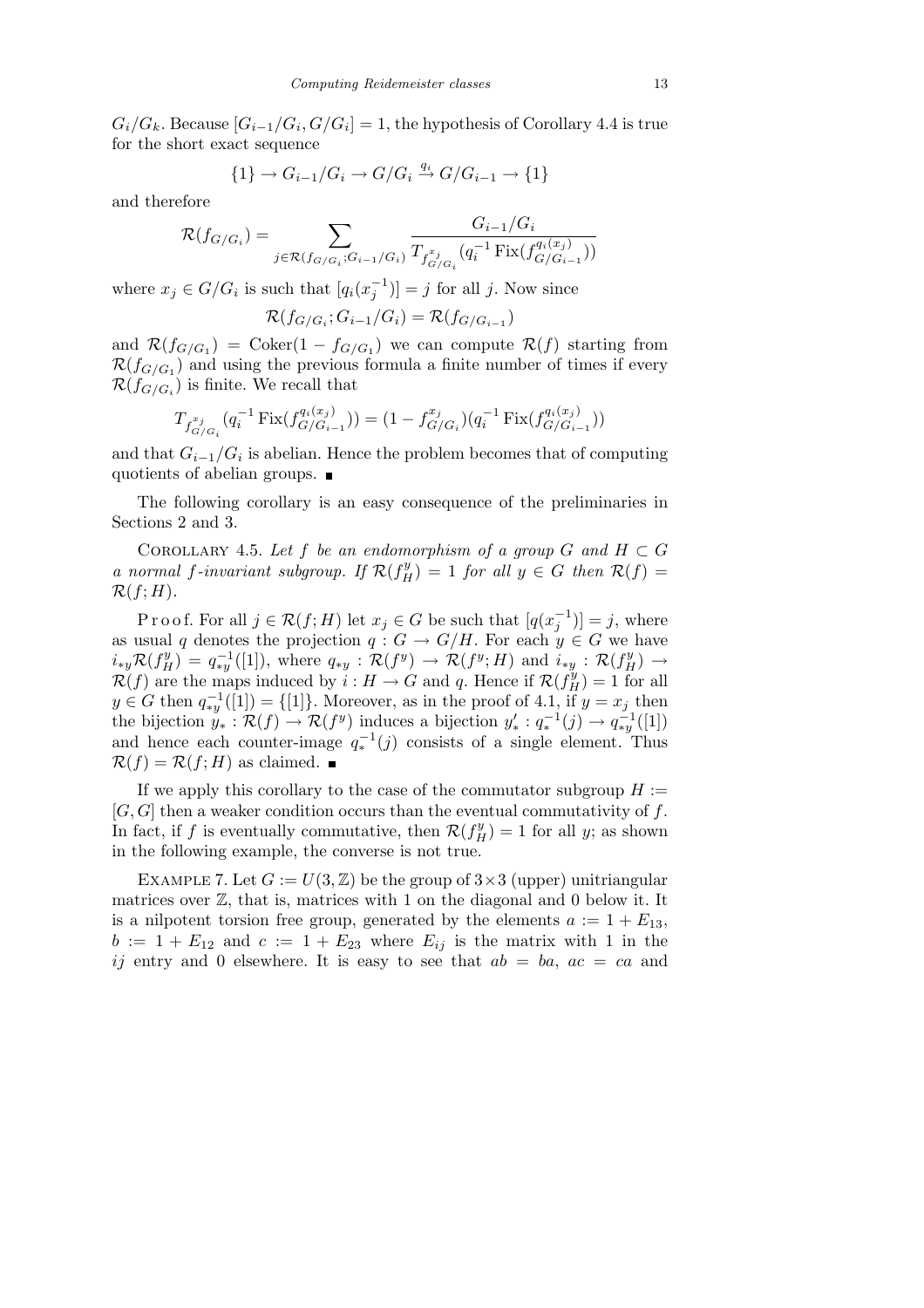*bc* = *cba*. The commutator subgroup  $H := [G, G] = \langle a \rangle \cong \mathbb{Z}$  is generated by *a* and the quotient is  $G/H \cong \mathbb{Z} + \mathbb{Z}$ . Let *f* :  $G \rightarrow G$  be the endomorphism defined by  $f(a) := a^2$ ,  $f(b) := b^{-1}$  and  $f(c) := c^{-2}$ . It is well defined because  $f(bc) = f(cba)$ . Then  $f_H^y : H \to H$  is the multiplication by 2 for all  $y \in G$ , therefore  $\mathcal{R}(f_H^y) = 1$  for all *y* and hence the corollary implies that  $\mathcal{R}(f; H) = \mathcal{R}(f)$ . On the other hand, f is not eventually commutative,  $\text{because } f^{n}(\text{bcb}^{-1}\text{c}^{-1}) = f^{n}(a) \neq 1 \text{ for all } n.$ 

For  $i \in \{1,2\}$  let the integers  $u, x_i, y_i$  and  $z_i$  be given. Then it is possible to define an endomorphism  $f : G \to G$  by setting  $f(a) := a^u$ ,  $f(b) := a^{x_1}b^{y_1}c^{z_1}$  and  $f(c) := a^{x_2}b^{y_2}c^{z_2}$  if and only if  $u = y_1z_2 - z_1y_2$ . Every endomorphism of *G* can be defined in this way. Again, if  $u = 2$  it turns out that  $\mathcal{R}(f) = \mathcal{R}(f; [G, G])$  even if f is not eventually commutative.

**5. Nielsen numbers of fibre maps.** In this section the previous results are directly applied to the study of Reidemeister sets of fibre maps. In a straightforward way Theorem 4.1 and Corollaries 4.2, 4.3 are translated into Theorem 5.1 and Corollaries 5.2, 5.3. Some preliminaries are needed; results are in Subsection 5.3.

**5.1.** *The generalized Lefschetz number.* Let *X* be a connected, finite CWcomplex. A self-map *f* of *X* with a path *w* in *X* such that  $f(w(0)) = w(1)$ is called *path-based* and denoted by  $(f, w)$ . Let  $\mathcal{AM}_{\text{pb}}$  be the category of all path-based self-maps. If (*f, w*) and (*g, v*) are path-based self-maps of *X* and *Y* respectively, then a morphism  $h : (f, w) \rightarrow (g, v)$  is a map  $h : X \rightarrow Y$ such that  $gh = hf$  and  $h(w) = v$ .

We are going to define a functor  $\pi : \mathcal{AM}_{\text{pb}} \to G\vec{r}$  which can be viewed as an extension of the concept of the fundamental group functor. Let  $(f, w)$ be as before and let  $\pi(f, w)$  be the endomorphism of  $\pi_1(X, w(0))$  defined by  $\pi(f, w)(\alpha) := wf(\alpha)w^{-1}$  for every  $\alpha \in \pi_1(X, w(0))$ . If  $h : (f, w) \to$  $(g, h(w))$ , then  $\pi(h) := (\pi_1(h) : \pi_1(X, w(0)) \to \pi_1(Y, h(w(0))))$ . Now we take the composition of  $\pi$  and  $\mathcal R$  to obtain a functor  $\mathcal R\pi$  :  $\mathcal AM_{\text{pb}} \to Set$ which, by an abuse of notation, we still call *R*.

Let  $Fix(f) = \{x \in X \mid f(x) = x\}$  be the space of fixed points of f. Define the function cd :  $Fix(f) \to \mathcal{R}(f, w)$  as follows: for every  $x \in Fix(f)$ choose a path  $\lambda_x$  from  $w(0)$  to *x* and set cd(*x*) := [ $\lambda_x f(\lambda_x^{-1})w^{-1}$ ]. The counter-image  $cd^{-1}(\xi)$  of every  $\xi \in \mathcal{R}(f, w)$  is a set of fixed points, to which we can associate an integer  $\text{Ind}(\xi) := \text{Ind}(\text{cd}^{-1}(\xi))$  (cf. [B, J]). The integer Ind(*ξ*) is the *Fixed Point Index* of *ξ*. We now define the *generalized Lefschetz number* (cf. [Hu])

$$
\mathcal{L}(f, w) := \sum_{\xi \in \mathcal{R}(f, w)} \operatorname{Ind}(\xi) \cdot \xi
$$

as an element of the free abelian group  $\mathbb{Z}\mathcal{R}(f, w)$  generated by the elements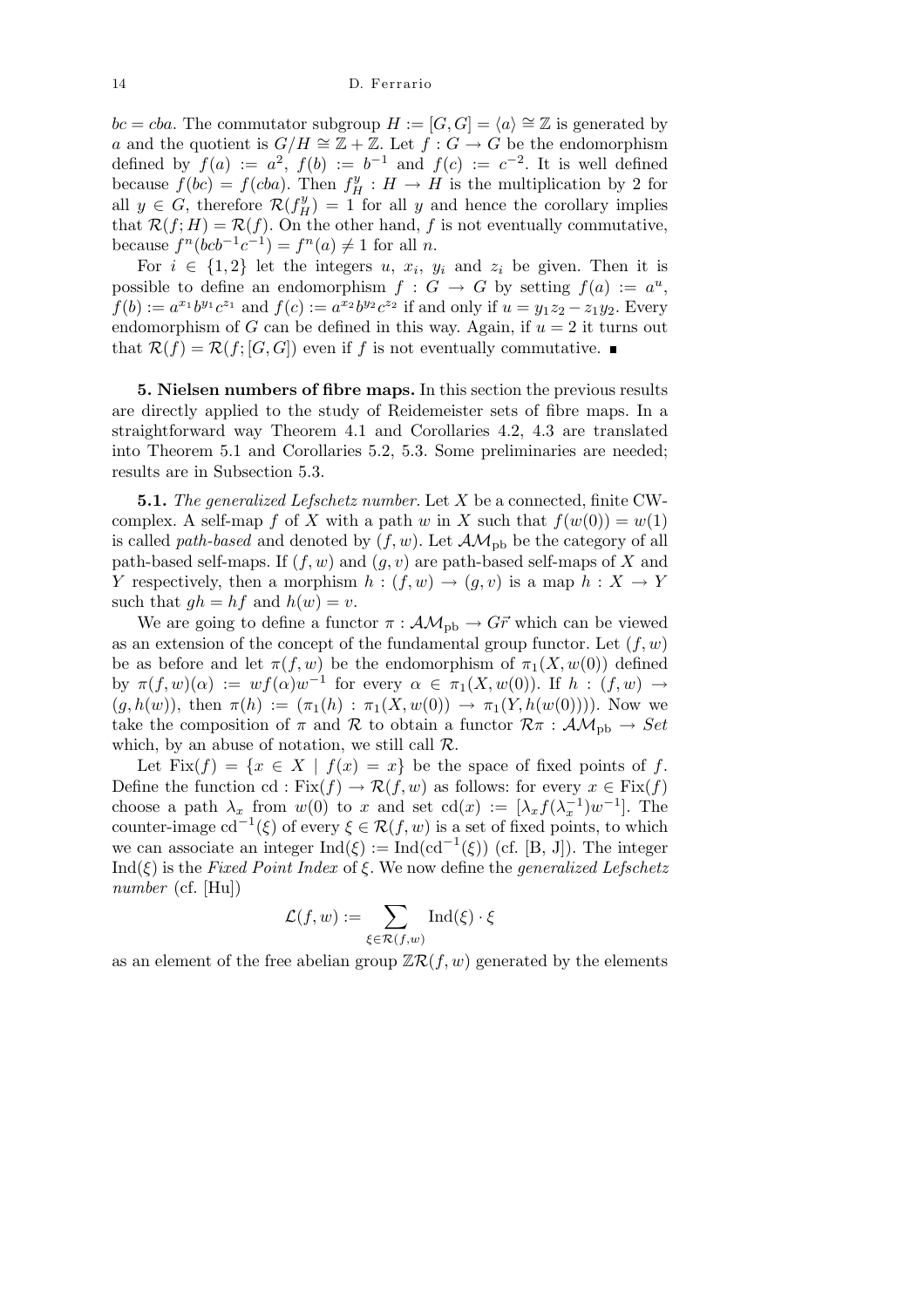of  $\mathcal{R}(f, w)$ . The number of  $\xi \in \mathcal{R}(f, w)$  such that  $\text{Ind}(\xi) \neq 0$  is the *Nielsen number* of *f* (cf. [Hu]); the sum of the indices coincides with the classical Lefschetz number.

Let *w* and *w'* be two base paths for *f*. If  $\lambda$  is a third path such that  $\lambda(0) = w(0)$  and  $\lambda(1) = w'(0)$ , define the bijection  $\lambda_* : \mathcal{R}(f, w) \to \mathcal{R}(f, w')$ (called "change of coordinates") by  $\lambda_*[\alpha] := [\lambda^{-1} \alpha w f(\lambda) w'^{-1}]$ ; it is easy to check that at the free group level,  $\lambda_* \mathcal{L}(f, w) = \mathcal{L}(f, w')$  because  $\text{Ind}(\lambda_* \xi) =$ Ind( $\xi$ ) for every  $\xi \in \mathcal{R}(f, w)$ .

**5.2.** Fibre maps. Let  $p:(f, w) \rightarrow (\bar{f}, p(w))$  be a morphism of  $AM_{pb}$ represented by a commutative diagram

$$
E \xrightarrow{p} B
$$
  
f  

$$
f \downarrow \qquad f \downarrow
$$
  

$$
E \xrightarrow{p} B
$$

If  $p: E \to B$  is a fibration with path-connected fibres, the map f is called a *fibre map*. Some of the results about fibre maps can be summed up in the formula

(1) 
$$
\mathcal{L}(f, w) = \sum_{j \in \mathcal{R}(\bar{f}; p(w))} \text{Ind}(j) \cdot \lambda_{j*}^{-1} i_* \mathcal{L}(f_{b_j}; v_j)
$$

in which  $b_j$  is chosen arbitrarily in  $cd^{-1}(j)$ ,  $f_{b_j}$  is the restriction of  $f$  to  $p^{-1}(b_j)$ ,  $v_j$  is a base path for  $f_{b_j}$  in the fibre,  $i_*$  is induced by  $i : p^{-1}(b_j) \to E$ , and  $\lambda_{i*} : \mathcal{R}(f, w) \to \mathcal{R}(f, v_i)$  is the change of coordinates determined by the path  $\lambda_j$  such that  $\lambda_j(0) = w(0)$  and  $\lambda_j(1) = v_j(0)$  (cf. [He, Y, HKW, J]). The formula holds true also in the case in which we have empty fixed point classes since in that situation, although there is no  $f_{b_j}$ , the index is zero.

In order to establish a connection between the Nielsen numbers of *f* and of  $f_{b_j}$  and  $\bar{f}$ , we note that from the previous formula we deduce that

(2) 
$$
N(f) = \sum_{j \in \mathcal{ER}(\bar{f}, p(w))} c(b_j)
$$

where  $\mathcal{ER} = \{\xi \in \mathcal{R}(\bar{f}, p(w)) \mid \text{Ind}(\xi) \neq 0\}$  is the set of all the *essential classes* in  $\mathcal{R}(\bar{f})$ , and  $c(b_i)$  is the minimum number of distinct, nonzero summands in  $i_*\mathcal{L}(f_{b_j}, v_j)$  viewed as an element of  $\mathbb{Z}\mathcal{R}(f, v_j)$  (for full details see [HKW]). To see this, observe that  $\lambda_{j_1*}^{-1} i_* \mathcal{R}(f_{b_{j_1}}; v_{j_1}) \cap \lambda_{j_2*}^{-1} i_* \mathcal{R}(f_{b_{j_2}}; v_{j_2}) \neq \emptyset$ if and only if  $j_1 = j_2$ . Thus, we must study  $c(b_j)$ .

**5.3.** *Additive formulae for fibre maps.* Associated with every *j ∈*  $\mathcal{ER}(\bar{f}, p(w))$  there is the exact sequence

$$
\pi_1(F_{b_j}, v_j(0)) \stackrel{i_{\pi}}{\rightarrow} \pi_1(E, v_j(0)) \stackrel{p_{\pi}}{\rightarrow} \pi_1(B, b_j) \rightarrow 1
$$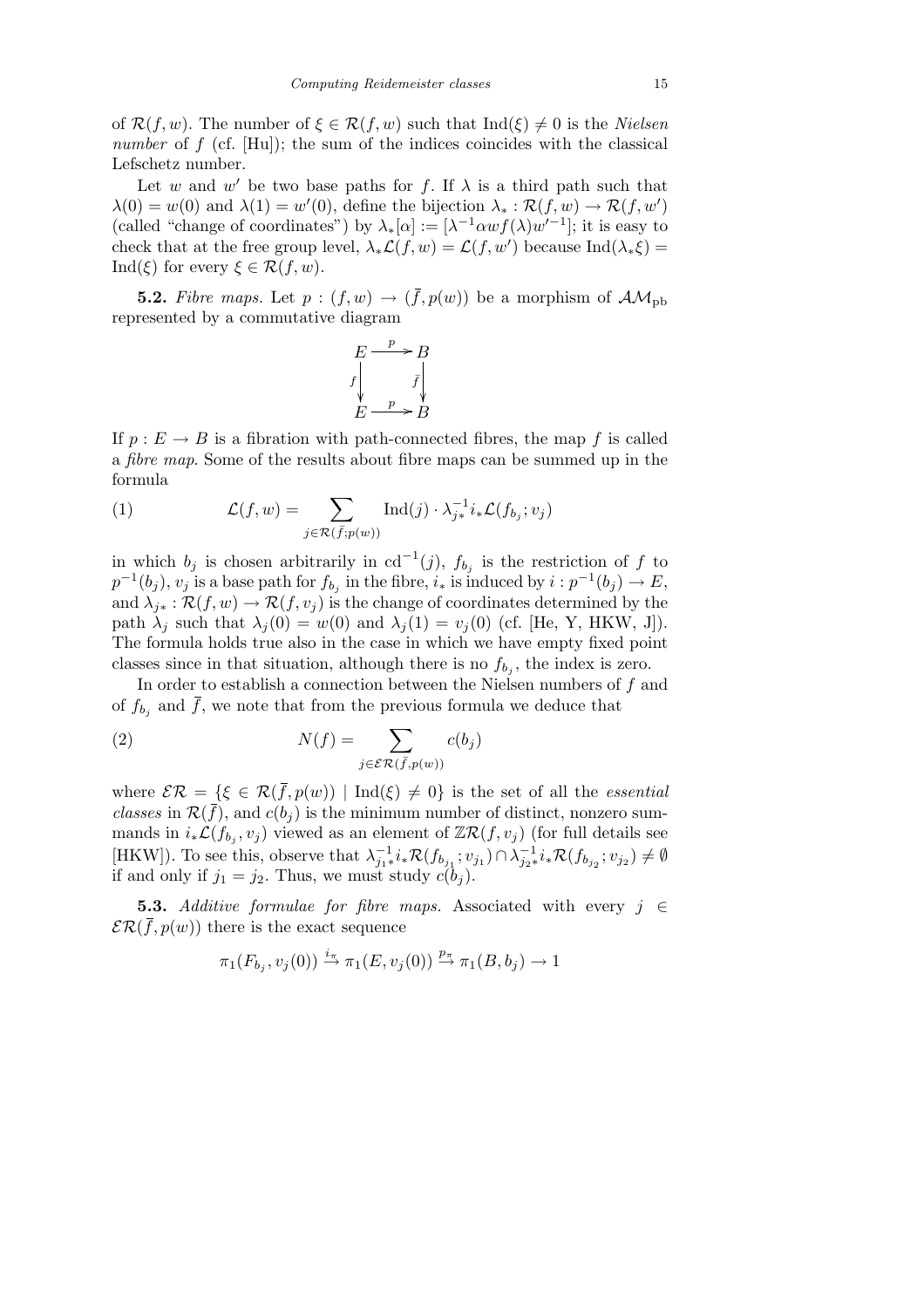where  $F_b$  is the fibre over  $b \in B$ . Let

$$
k : \pi_1(F_{b_j}, v_j(0)) \to \pi_1(F_{b_j}, v_j(0)) / \text{Ker}(i_{\pi}) \simeq \text{Ker}(p_{\pi})
$$

be the quotient homomorphism; moreover, let  $f_{\pi j} := \pi(f, v_j)$  and  $\bar{f}_{\pi j} :=$  $\pi(\bar{f}, p(v_i))$  be the images by the functor  $\pi$ .

THEOREM 5.1. *Suppose that, for every*  $j \in \mathcal{ER}(\bar{f}, p(w))$ , *there exists a subgroup*  $K_j \subseteq \pi_1(E, v_j(0))$  *such that* 

$$
K_j \operatorname{Ker}(p_\pi) = p_\pi^{-1} \operatorname{Fix}(\bar{f}_{\pi j})
$$

 $and f_{\pi j}(K_j) \subseteq K_j$ *. Then* 

$$
N(f) \ge \sum_{j \in \mathcal{ER}(\bar{f}, p(w))} N(f_{b_j}; H_j)
$$

*where*  $H_j := k^{-1}(T_{f_{\pi j}}(K_j))$ *. If* 

$$
\mathcal{R}(\pi(f, v_j)) = \mathcal{R}(\pi(f, v_j); [K_j, \text{Ker}(p_{\pi})]^{\pi_1(E)})
$$

*for every j*, *then*

$$
N(f) = \sum_{j \in \mathcal{ER}(\bar{f}, p(w))} N(f_{b_j}; H_j).
$$

P r o o f. Let

$$
\pi_1(F_{b_j}, v_j(0))/\text{Ker}(i_\pi) \stackrel{i_\pi}{\to} \pi_1(E, v_j(0)) \stackrel{p_\pi}{\to} \pi_1(B, b_j)
$$

be the exact sequence associated with  $j \in \mathcal{ER}(\bar{f}, p(w))$ . Now, using Lemma 3.2, we obtain a surjection

$$
A_j: i_*(\mathcal{R}(f_{b_j})) \to \mathcal{R}(f_{b_j}; H_j)
$$
  
with  $H_j := k^{-1}(T_{f_{\pi_j}}(K_j))$ . Thus,  $c(b_j) \ge N(f_{b_j}; H_j)$ . If  

$$
\mathcal{R}(\pi(f, v_j)) = \mathcal{R}(\pi(f, v_j); [K_j, \text{Ker}(p_{\pi})]^{\pi_1(E)})
$$

then  $A_j$  turns out to be a bijection and hence  $c(b_j) = N(f_{b_j}; H_j)$  because essential classes correspond to essential ones. The conclusion stated is reached on adding over all *j* and using formula (2).

COROLLARY 5.2. If  $\text{Fix}(\bar{f}_{\pi j}) = 1$  for every  $j \in \mathcal{ER}(\bar{f}, p(w))$ , then

$$
N(f) = \sum_{j \in \mathcal{ER}(\bar{f}, p(w))} N(f_{b_j}; \text{Ker}(i_{\pi})).
$$

Proof. Apply Corollary 4.2.

COROLLARY 5.3. If there is  $b \in \text{Fix}(\bar{f})$  such that  $\mathcal{R}(f; [\pi_1(E), i_\pi(\pi_1(F_b))])$  $= \mathcal{R}(f)$ , *then* 

$$
N(f) = \sum_{j \in \mathcal{ER}(\bar{f}, p(w))} N(f_{b_j}; H_j)
$$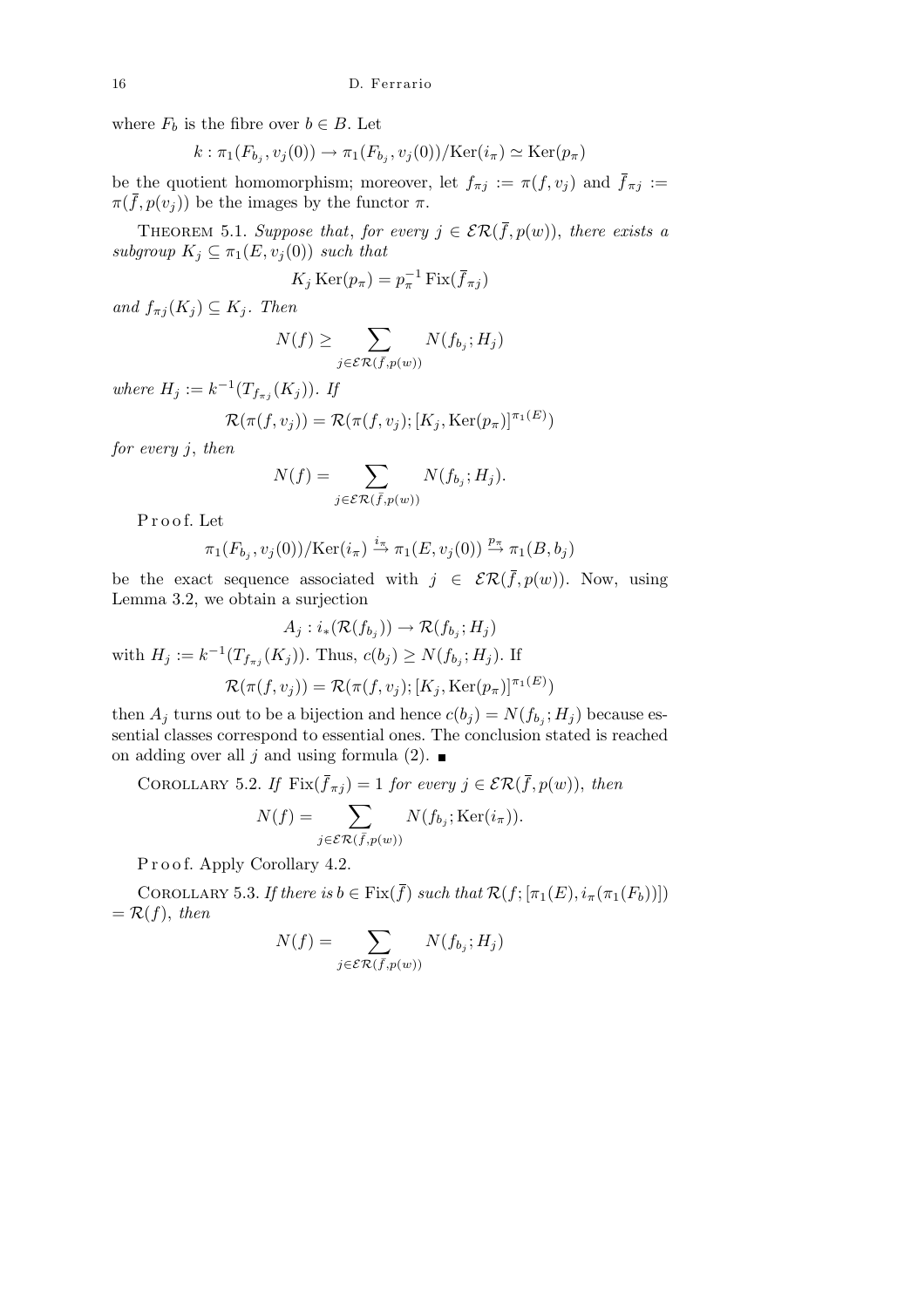*where*  $H_j := q^{-1}(T_{f_{\pi j}}(p_{\pi}^{-1} \text{Fix}(\bar{f}_{\pi j})))$ ; *we can distinguish the fixed point classes by just computing the quotient groups*  $\text{Ker}(p_{\pi})/T_{f_{\pi j}}(q^{-1}\text{Fix}(\bar{f}_{\pi j}))$ .

P r o o f. Note that if the hypothesis holds true for a  $b \in \text{Fix}(\bar{f})$  then it is satisfied for every  $b \in Fix(\overline{f})$ . Then apply 4.4.

Example 8 (Well known, the Klein bottle). The computations of the Nielsen classes for the Klein bottle were first given by Halpern [Ha]. Here we show a different approach, following the lines of this paper. Let *G* be the subgroup of the isometries of  $\mathbb{R}^2$  generated by  $a:(x,y)\mapsto (x+1,y)$ and  $b:(x,y) \mapsto (1-x, y+1)$ . The orbit space  $\mathbb{R}^2/G$  is the Klein bottle *K*, and *G* is the fundamental group of *K* with presentation  $\langle a, b \rangle$  *ba* =  $a^{-1}b$ . Two self-maps of *K* are homotopic (with base point fixed) if and only if the induced endomorphisms on *G* are the same, because the Klein bottle is a  $K(\pi_1(K), 1)$ . It is easy to see that for all  $u, v, w \in \mathbb{Z}$  such that  $u(1 + (-1)^w) = 0$  the endomorphism  $f_\pi : a, b \mapsto a^u, a^v b^w$  is well defined, and every endomorphism of *G* belongs to this family. Let  $\tilde{f}_0 : \mathbb{R}^2 \to \mathbb{R}^2$  be defined by

$$
\widetilde{f}_0(x,y) = \begin{cases}\n(vy, wy) & \text{if } w \text{ is even,} \\
(xx + \frac{1}{2}(v - u + 1)(1 - \cos \pi y), wy) & \text{if } w \text{ is odd.}\n\end{cases}
$$

It is an equivariant map and it induces a self-map  $f: K \to K$ . Moreover,  $f_{\pi}: a, b \mapsto a^u, a^v b^w$ . Therefore every self-map of *K* is homotopic to such a self-map.

We want to compute the Nielsen number  $N(f)$  and the minimum number  $MF(f)$  of fixed points among all the maps homotopic to  $f$ . Consider the projection  $p: K \to S^1$  of the Klein bottle onto the unit circle  $S^1 = \mathbb{R}/\mathbb{Z}$ given by  $p(x, y) := [y]$ . Then p is a fibration with total space K, base space  $S^1$ and fibre  $S^1$ . The map induced on the base space is  $\bar{f}: S^1 \ni [y] \mapsto [wy] \in S^1$ . If *w* ≠ 1 then all the  $|1-w|$  classes of  $\mathcal{R}(\bar{f}) = \{0, \ldots, |1-w|-1\}$  are essential and consist of the points  $\{b_j := [j/(w-1)]\}$  of  $S^1$  for  $j = 0, ..., |1-w|-1$ ; on the other hand, if  $w = 1$  then  $N(f) = 0$  and it is possible to find a map homotopic to *f* without fixed points, just "rotating" along the *y*-axis. So consider the case  $w \neq 1$ . For every  $j = 0, \ldots, |1 - w| - 1$ , Fix $(\bar{f}) = 1$ , therefore, conditions of Corollary 5.2 are satisfied and hence as in Example 4,

$$
N(f) = \sum_{j=0}^{|1-w|-1} N(f_{b_j}).
$$

Let us remark that  $\text{Ker}(i_{\pi}) = 1$ . We have to compute the maps  $f_{b_j}$  restricted to the fibres  $F_{b_j}$ . If *w* is even they are constant maps, hence  $N(f_{b_j}) = 1$ and  $N(f) = |1 - w|$ . If *w* is odd then  $f_{b_j}$  is defined as follows: if we let  $d_j(\alpha) := (-1)^j + \frac{1}{2}$  $\frac{1}{2}(1 - (-1)^j)$  then